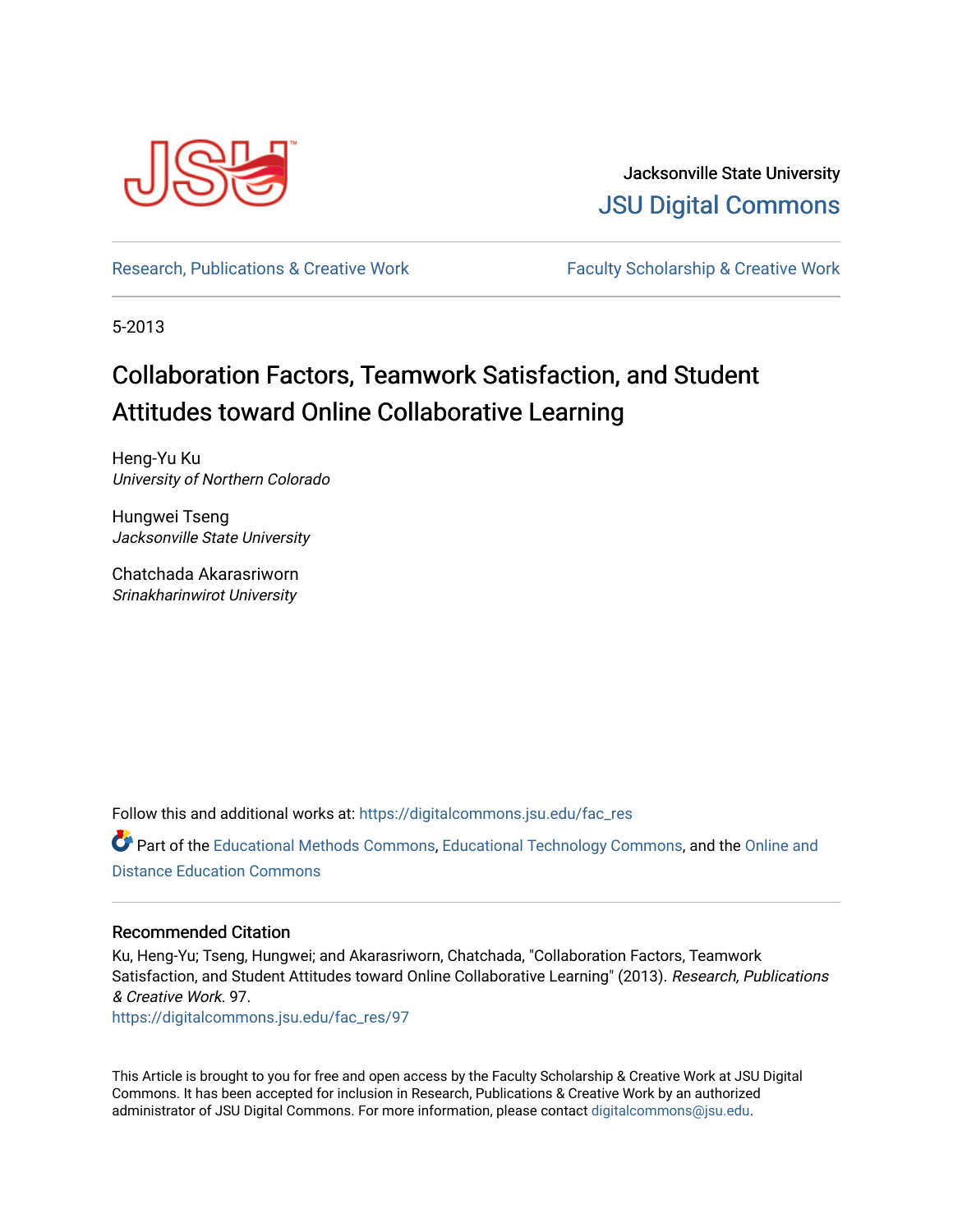Collaboration Factors, Teamwork Satisfaction, and Student Attitudes

toward Online Collaborative Learning

Heng-Yu Ku ª

University of Northern Colorado

Hung Wei Tseng **b\*** 

Jacksonville State University

Chatchada Akarasriworn<sup>e</sup>

Srinakharinwirot University

**ª** Department of Educational Technology, College of Education and Behavioral Sciences at the University of Northern Colorado, Greeley, CO 80639. Tel: 1-970-351-2935; Fax: 1-970-351- 1622; Email: [heng-yu.ku@unco.edu](mailto:heng-yu.ku@unco.edu) 

ᵇ Office of Distance Education, Jacksonville State University, 700 Pelham Rd. N, 212A Self Hall, Jacksonville, AL 36265-1602 Tel: 1-256-782-8172; Fax: 1-256-782-8128; Email: [htseng@jsu.edu](mailto:htseng@jsu.edu)

**ͨ** College of Social Communication Innovation, Srinakharinwirot University, Bangkok, Thailand. Email: [chatchada@swu.ac.th](mailto:chatchada@swu.ac.th)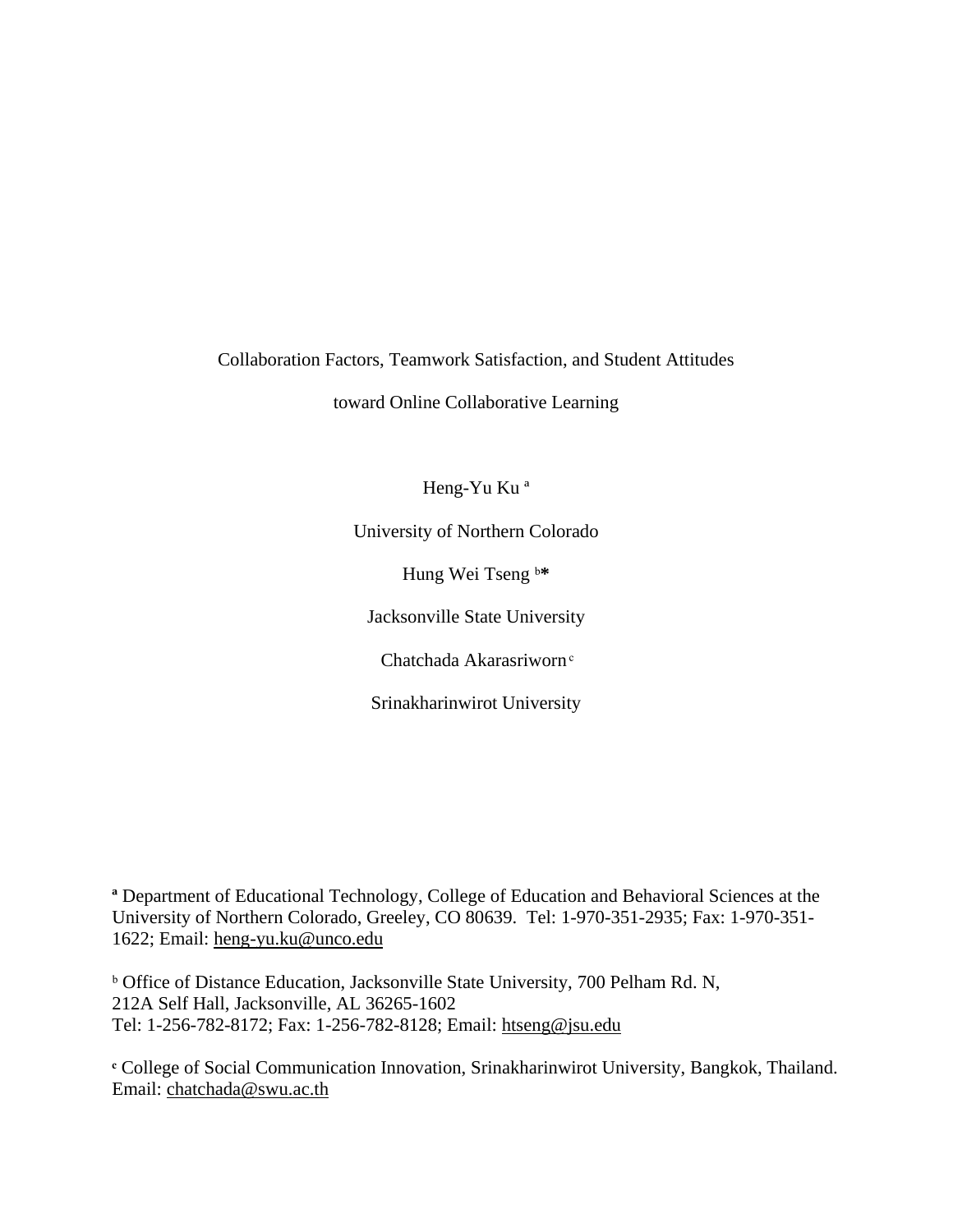#### **Abstract**

This study examined online courses with collaborative learning components from 197 graduate students across three consecutive academic years. A student attitude survey containing 20 items and a student teamwork satisfaction scale containing 10 items on a 5-point Likert-type scale with three open-ended questions regarding their online collaborating experiences were collected during the final week of each semester. Results revealed that the three extracted online collaboration factors (team dynamics, team acquaintance, and instructor support) from the student attitude survey had moderate to high degrees of correlation with teamwork satisfaction. Results also revealed that the three collaboration factors accounted for 53% of the variance in online teamwork satisfaction. In addition, results from both surveys and open-ended questions revealed students favored working collaboratively in an online environment.

Keywords: distance education; online collaborative learning; team dynamics; teamwork satisfaction; teaching/learning strategies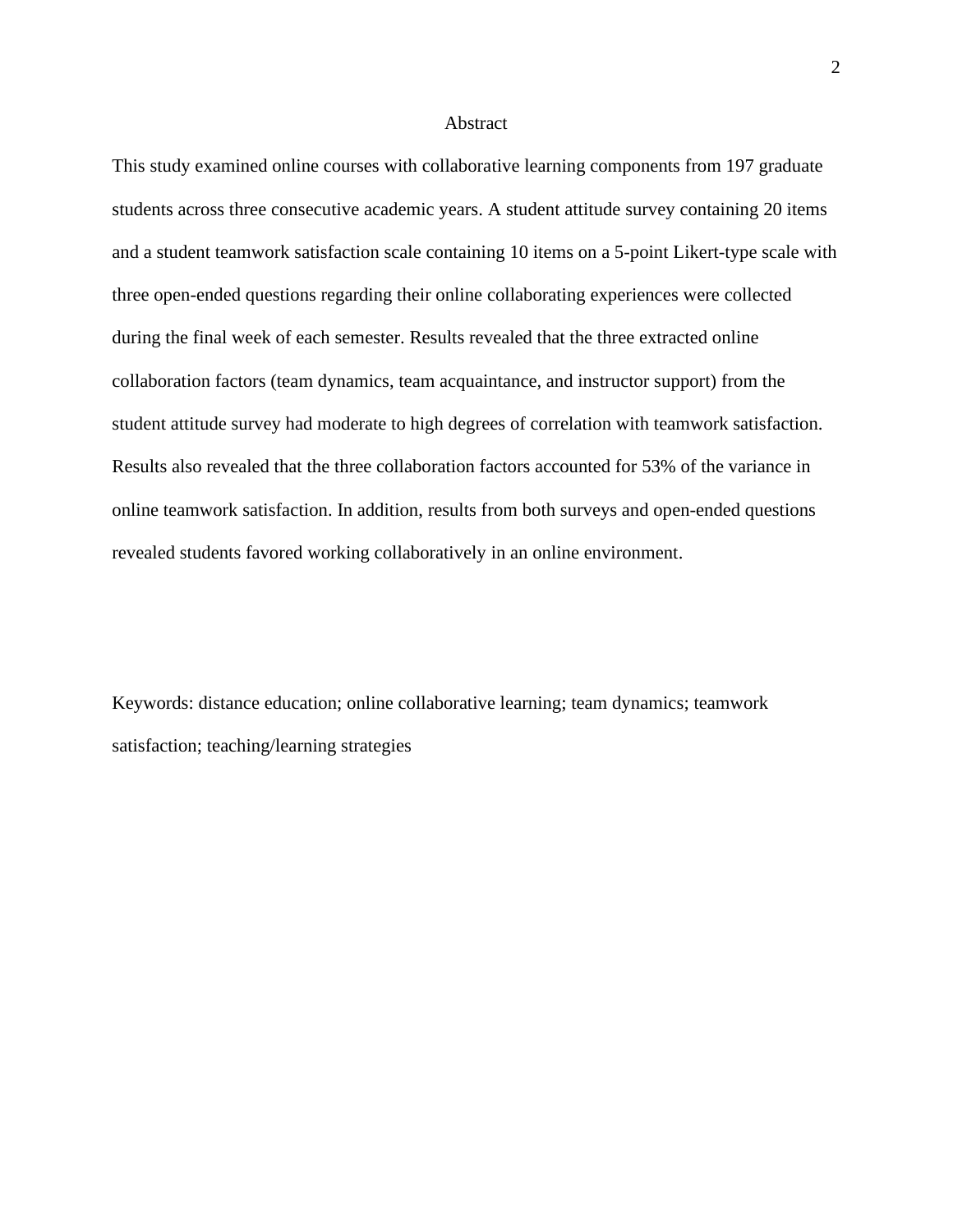# Collaboration Factors, Teamwork Satisfaction, and Student Attitudes toward Online Collaborative Learning

# **1. Introduction**

Distance education in the United States has greatly increased in recent years and this enormous growth has generated interest in defining quality for online learning. In addition, online enrollments have been increasing more rapidly than on campus enrollment (Allen & Seaman, 2010). As our society moves forward, the ability for learners to work as part of a team and to coordinate the efforts of a team is becoming more and more important to the advancement of knowledge and the success of any job (Johnson & Johnson, 2004).

Collaborative learning is not a new teaching strategy and research on collaborative learning in the classroom can be dated back to the early 1970s (Dillenbourg, Baker, Blaye, & O'Malley, 1996). One important aspect of Vygotsky's socio-cultural theory is the "Zone of Proximal Development" which argues that a learner cannot achieve an understanding of a new idea or concept unless he/she acquires help or feedback from a teacher or a peer (Vygotsky, 1978). In Vygotsky's view, peer interaction is an important way to facilitate individual cognitive growth and knowledge acquisition, and the peer collaboration can help learners in problem solving.

Prince (2004) stated that the collaborative learning is an instructional method where students work together in small groups to pursue a common goal. The distinction between collaborative learning and cooperative learning is "the emphasis on student interactions rather than on learning as an individual or private activity" (Prince, 2004, p. 1). In collaborative learning, students engage in their own knowledge construction by integrating new information and knowledge networks into the learning community. Several researchers (Johnson & Chung,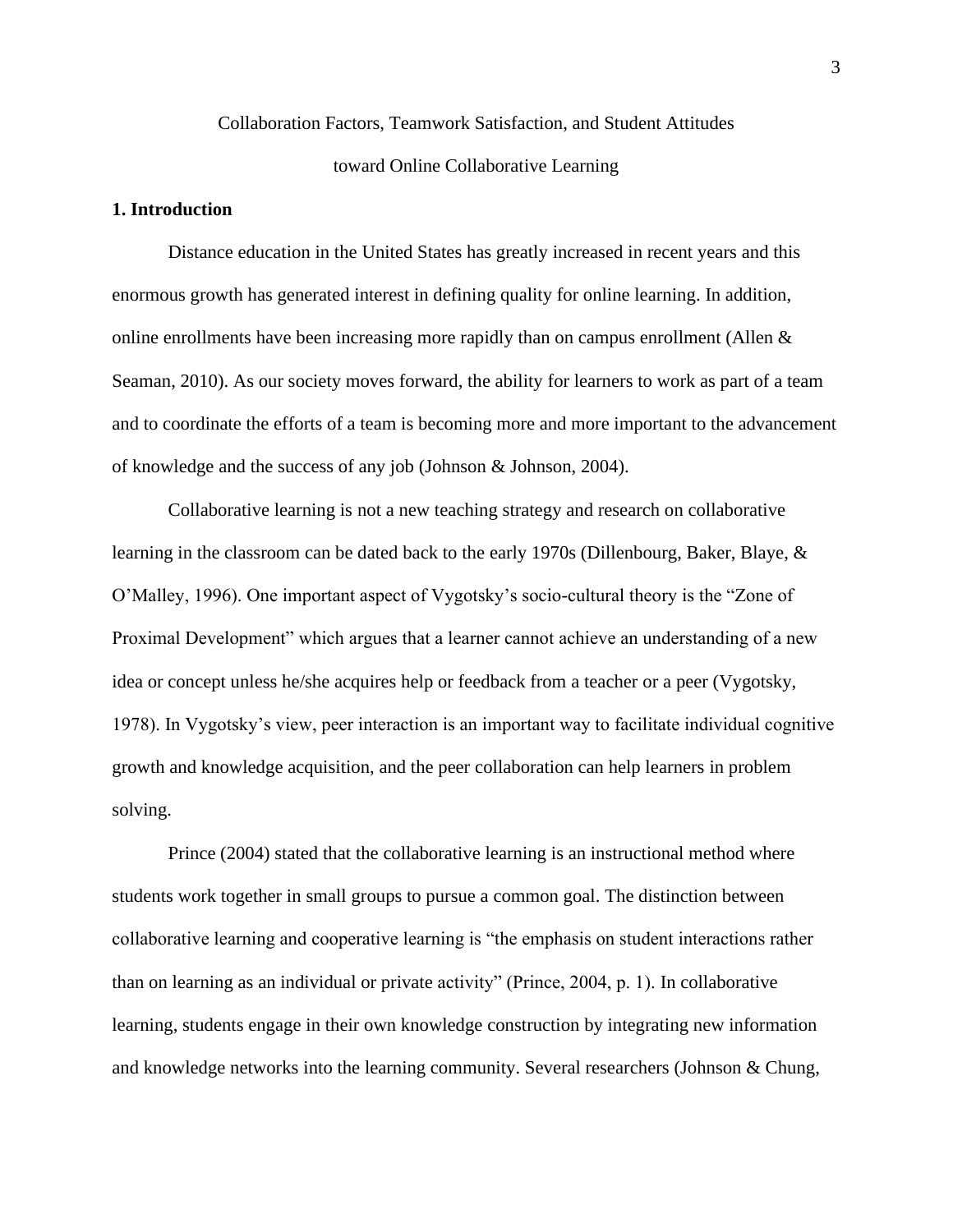1999; Mergendoller, Bellisimo, & Maxwell, 2000) examining the effect of collaboration on problem solving found that collaboration improved learner performance regarding higher-order thinking activities when learners discussed the problem and suggested potential solutions to the problem.

Online collaboration is the computer-mediated version of the traditional in-class collaborative learning. With the possibility and accessibility of multilevel interaction, resource sharing, and higher order thinking activities, online learning environments provide students to develop competencies in real-world situation (Oliveira, Tinoca, & Pereira, 2011). Under the benefits of technologies, students are the co-creators of the learning content and their own agents on learning (Froyd & Simpson, 2008). In addition, the extendable online environment can let students create their own learning spaces of interaction and collaboration. The encouragement of active and constructive learning, deep processing of information, critical thinking, and goalbased learning (Bernard, Rojo de Rubalcava, & St-Pierre, 2000; Law, 2011; Nam & Zellner, 2011) are believed to remain valid in online collaborative learning environments, just as they do in traditional collaborative settings (Chou & Chen, 2008; Graham & Misanchuk, 2004).

In order to understand how and why teams or groups can progress to evolve norms and achieve goals mutually, researchers have focused their studies on group dynamics (Greenlee & Karanxha, 2010; Johnson & Johnson, 2003; Williams, Duray, & Reddy, 2006) and group behaviors. Group dynamics can be conceptualized as falling into the following categories: participation, communication, collaboration, trust, and cohesion (Greenlee & Karanxha, 2010). Those categories are interrelated and are highly correlated to each others. Frequency and quality of communication can encourage team members to exchange information and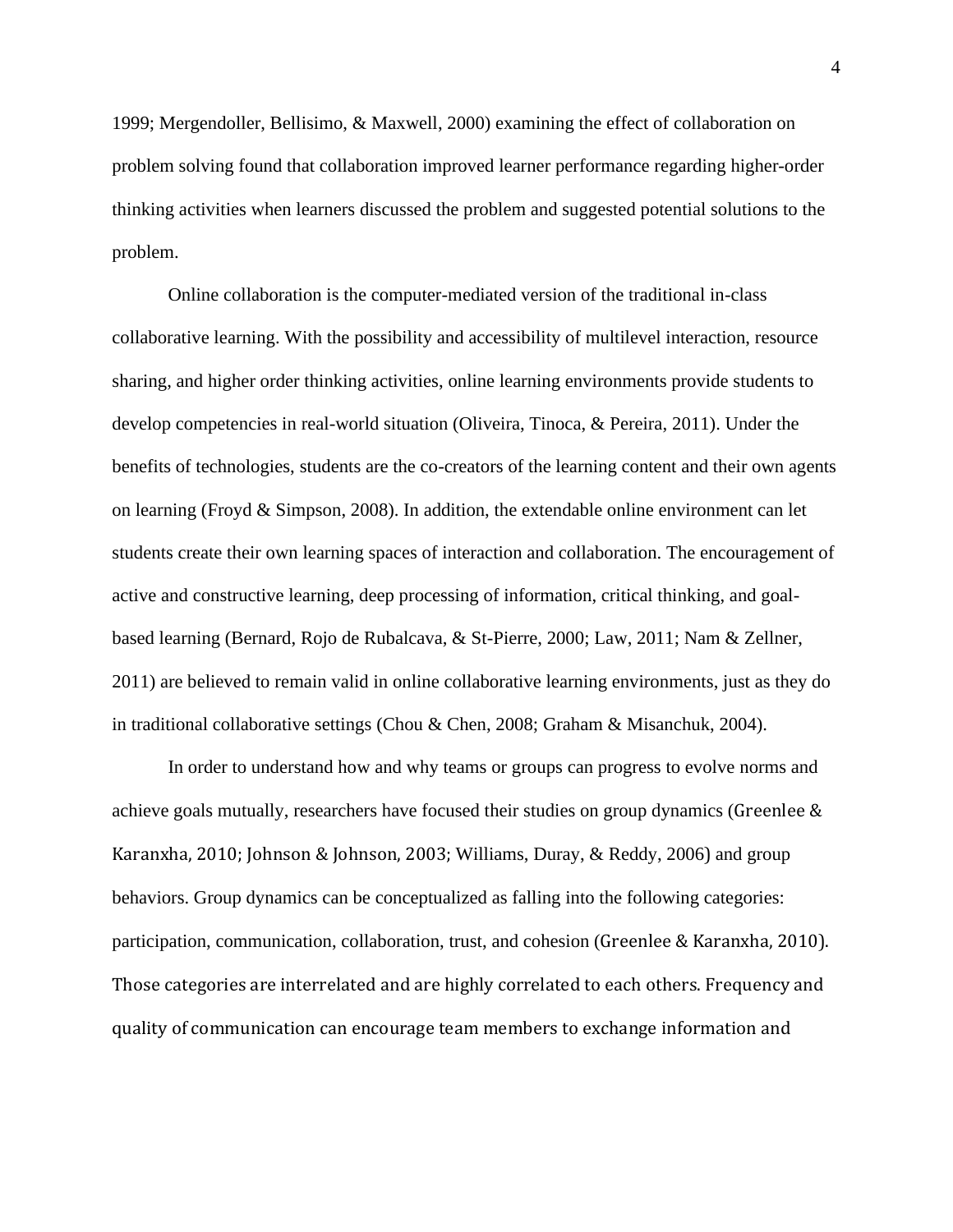experiences that can promote team cohesiveness, decision-making, and trust. Sarker, Ahuja, Saker, and Kirkeby (2011) found that communication leads to performance through trust.

In terms of group behaviors, higher team member familiarity led to more positive perceptions of teamwork communication and collaboration (Janssen, Erkens, Kirschner, & Kanselaar, 2009; Stark and Bierly, 2009). The familiarity that members develop within their teams helps them to predict others' learning behaviors, communication patterns, and strengths. Thus, they could move more quickly through the team forming stage by developing team norms and reaching mutual agreements.

Teamwork satisfaction involves understanding the team's interaction and process from the perspective of the team participants themselves. Wall and his colleagues (Wall & Galanes, 1986; Wall, Galanes, & Love, 1987) have studied satisfaction which has focused specifically on individual team member satisfaction regarding team interaction. Jonassen (1999) stated that students are satisfied in an online classroom when the technology is transparent and functions both reliably and conveniently, the course is specifically designed to support learner-centered instructional strategies, the instructor's role is that of a facilitator and coach, and there is a reasonable level of flexibility. Connolly, Jessup, and Valacich's (1990) study evaluated the effects of anonymity and evaluative tone on computer-mediated group. The results revealed that participants were more satisfied with the group's process and outcomes when the evaluative tone was supportive than critical. However, one of the purposes of the current study was to investigate the levels of team members' satisfaction in an online collaborative learning environment.

In addition, Johnson, Aragon, Shaik, and Palma-Rivas (2000) argued that the notion of learner satisfaction must be explored through a multidimensional analysis of a wide variety of critical variables to provide effective measures that guide improvements in online instructional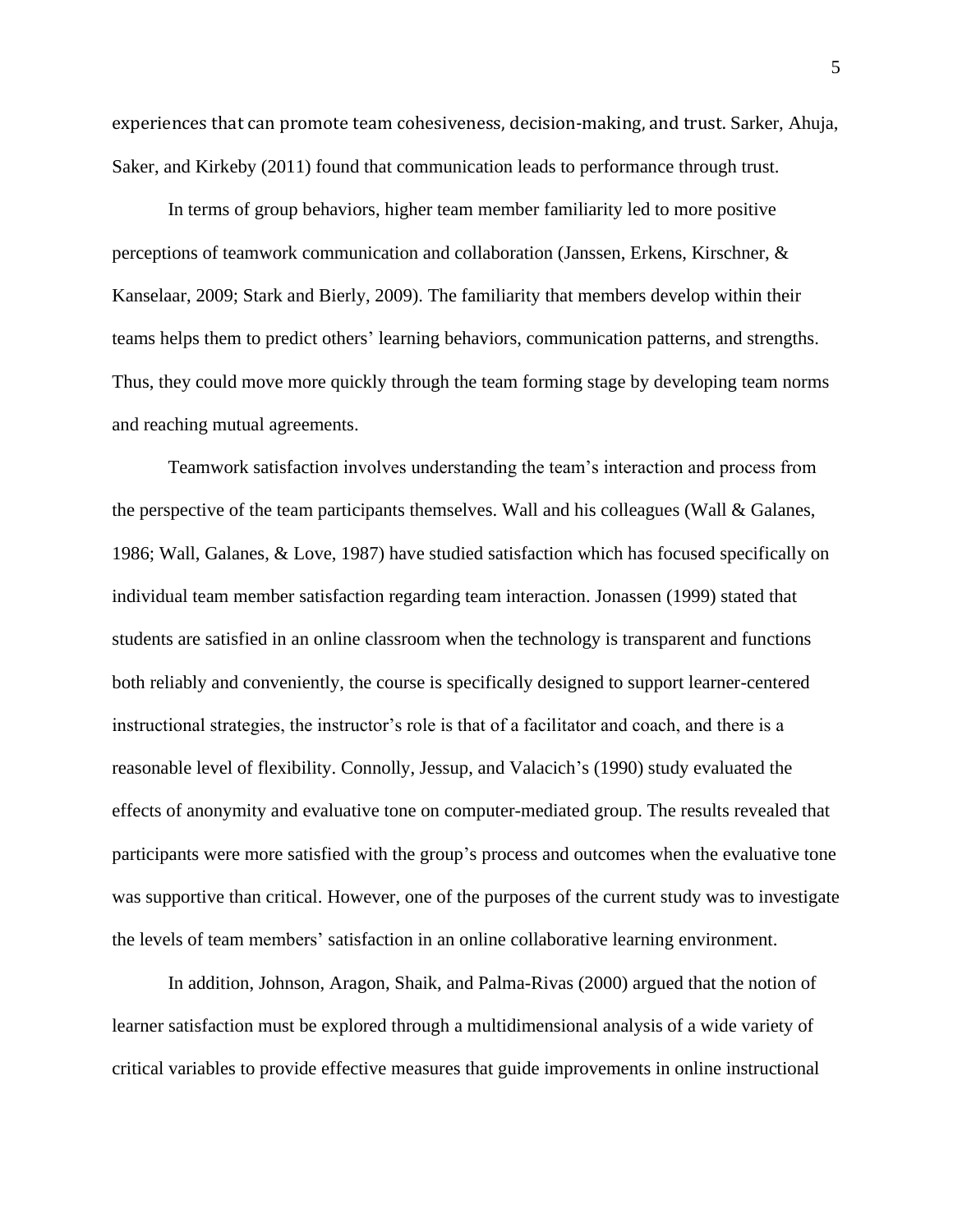design. Another example of a validated approach to assessing a deeper degree of members' satisfaction has been provided by Ocker (2002) who identified five aspects of satisfaction: solution satisfaction, solution confidence, interaction process satisfaction, perceived decision quality, and level of teamwork. Witteman (1991) also categorized member satisfaction into three different factors: member satisfaction with the decision-making activities and procedures in the group, communication in the group, and leadership. In this study, teamwork satisfaction was defined generally as a positive "affective response that members have to some element pertaining to a small group" (Witteman, 1991, p. 31).

Furthermore, Tseng, Wang, Ku, and Sun (2009) investigated the relationship between online collaboration factors and teamwork satisfaction among 46 students. Their findings revealed that "trust among teammates" and "organization practices" were effective factors to explain online collaborative satisfaction. However, they concluded that the sample size was not large enough for standard regressions based on Green's (1991) rule of thumb for determining regression sample sizes. The present study was conducted to extend Tseng et al.'s (2009) prior research by collecting a much larger sample size to examine the degree of relationship between teamwork satisfaction and online collaboration factors. In addition, students' attitudes toward online collaborative learning experiences were also investigated. The following research questions were addressed:

- 1. What are the factors that underlie online collaborative learning components as measured by the student attitude survey?
- 2. Is teamwork satisfaction related to the extracted online collaboration factors?
- 3. How much of the variance in teamwork satisfaction can be explained by the extracted online collaboration factors?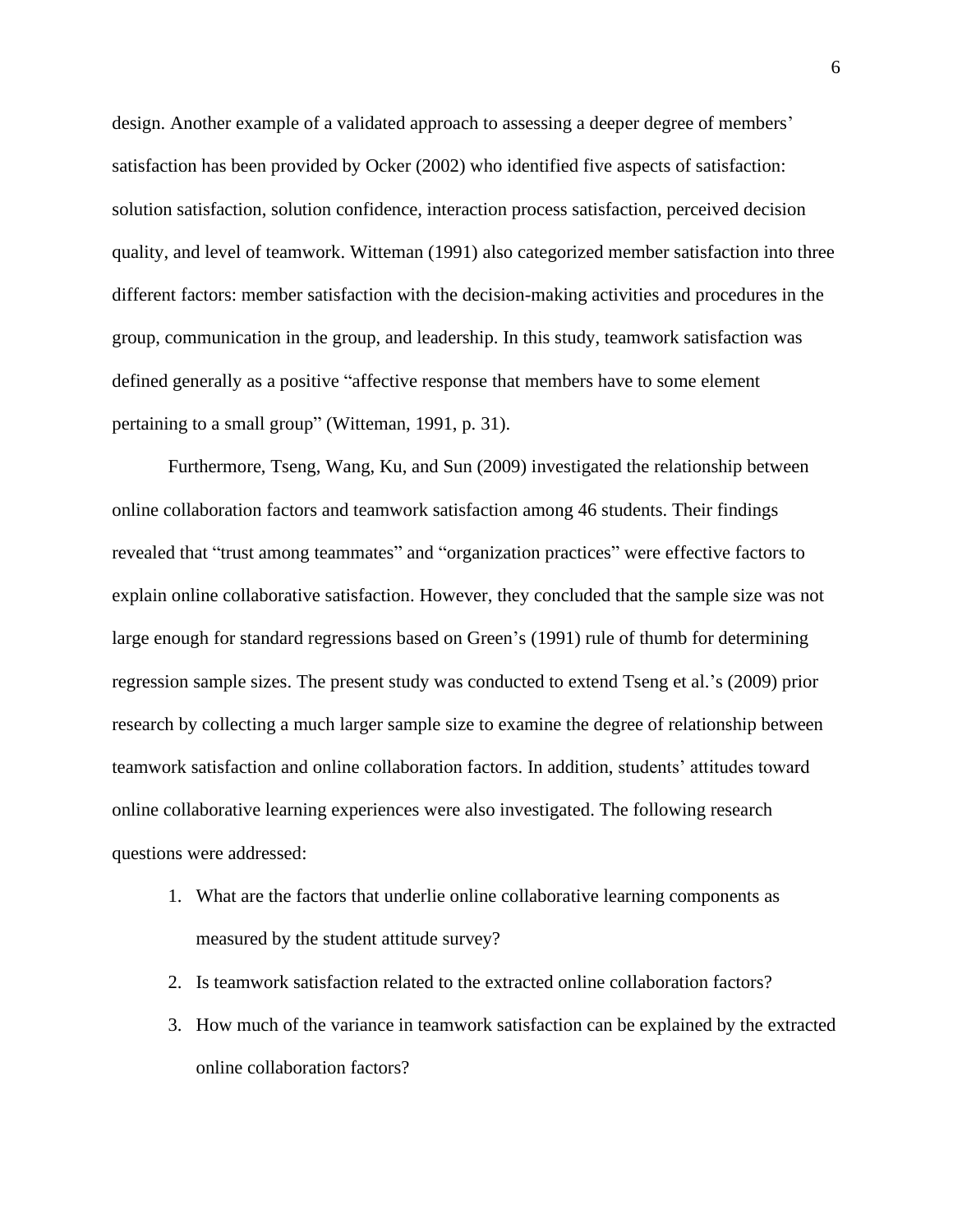4. What are student attitudes toward working collaboratively in an online setting?

# **2. Method**

# *2.1. Subjects*

Participants were 197 mid-western graduate students enrolled in online courses in Instructional Design across three consecutive academic years. One hundred and thirty-eight of those students were females (70%) and 59 were males (30%). Seventy percent of the students were majoring in Educational Technology or School Library Education.

#### *2.2. Online course structure*

The same instructor taught these courses using a web-based course management system called Blackboard. During the first two weeks, the instructor asked students to post a short biography and a picture of themselves in Blackboard. During the third week, the instructor randomly assigned three or four students to form a group using the "Groups" function. Under the "Groups" function, group members had access to tools for sending email to their group members, posting messages under the group discussion board, and submitting their assignments via file exchange. Each group then brainstormed ideas, reached agreements, and decided on a topic to create a design document and self-paced lesson for that topic throughout the semester. The design document included seven components of 1) needs, learner, and contextual analyses, 2) task analysis, 3) instructional objectives, 4) questions and feedback, 5) instructional sequencing, 6) instructional strategies, and 7) message design.

During the weeks of four to 10, each group was required to work on the seven components of the design document. Each group worked on drafts together, provided feedback to and received feedback from its group members, revised drafts based on the peer feedback, and posted the final drafts via file exchange under the "Groups" function before the due dates.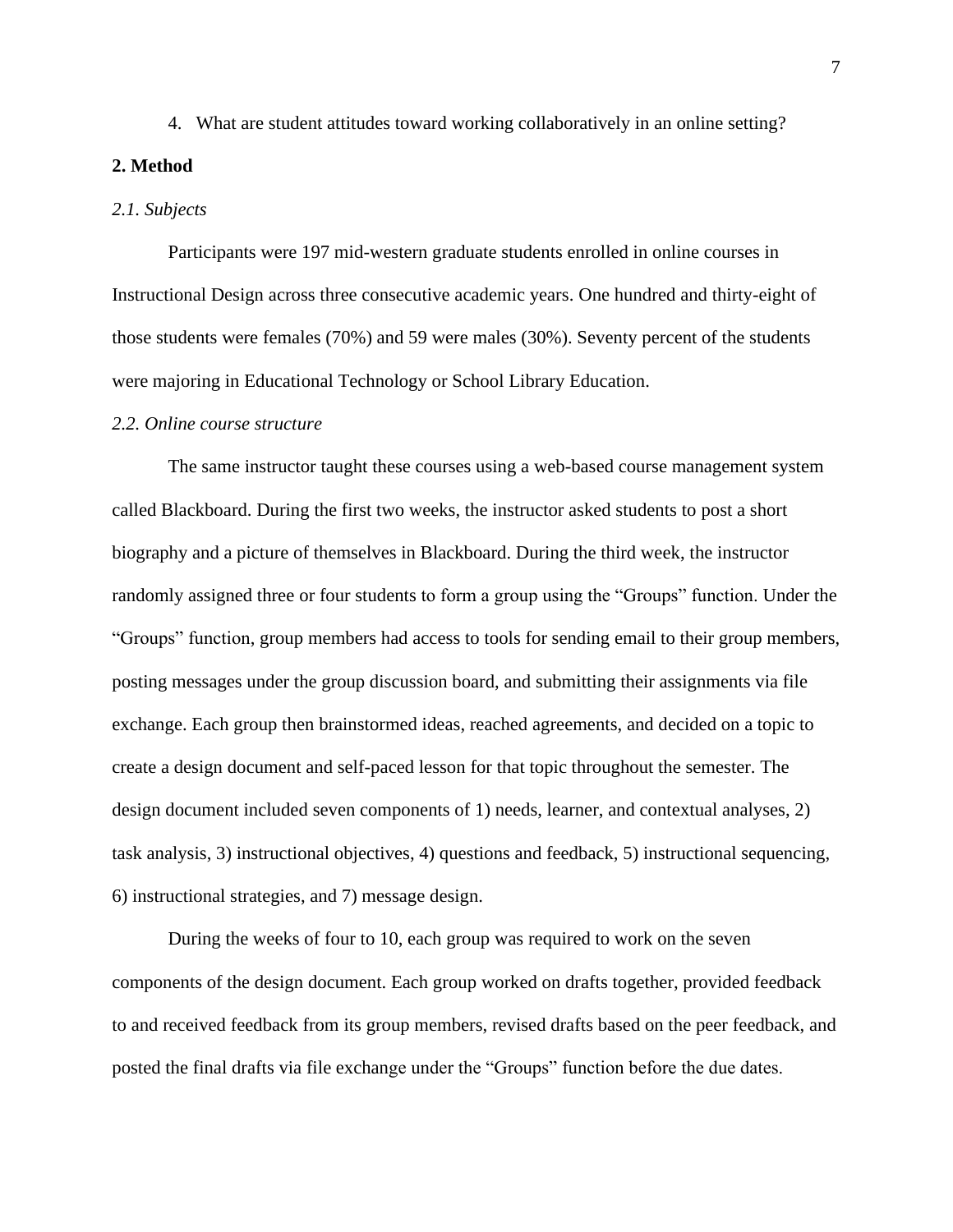Following the posting of these drafts, the instructor reviewed the final draft of these design components and provided feedback to each group. Each group then modified its drafts based on the instructor's feedback.

After all components of the design process were completed, students had two weeks to develop a draft of a self-paced lesson based on the design document. During the weeks of 13 and 14, students conducted a formative evaluation to test the draft of the self-paced lesson to three of the learners. They then used the evaluation results to revise their self-paced lessons. Finally, students submitted the final design document and self-paced lesson during the last week of the semester.

# *2.3. Instrument*

#### *2.3.1. Student attitude survey*

The student attitude survey contains a total of 20 items that was developed based on Waters and Napier's (2002) five collaboration factors model. These survey questions probed the participants' attitudes about doing collaborative work and about their confidence in collaborating with others in problem solving. Items were posed as statements, with possible responses on a 5point Likert-type scale ranging from 1 (strongly disagree) to 5 (strongly agree). Sample survey items were "Getting to know one another in my team allows me to interact with teammates more efficiently," "My team sets clear goals and establishes working norm," and "My team members clearly know their roles during the collaboration." The main purpose of this data source was to evaluate participants' attitudes toward collaboration in general after working on online group projects. The Cronbach's alpha reliability for the survey was .95.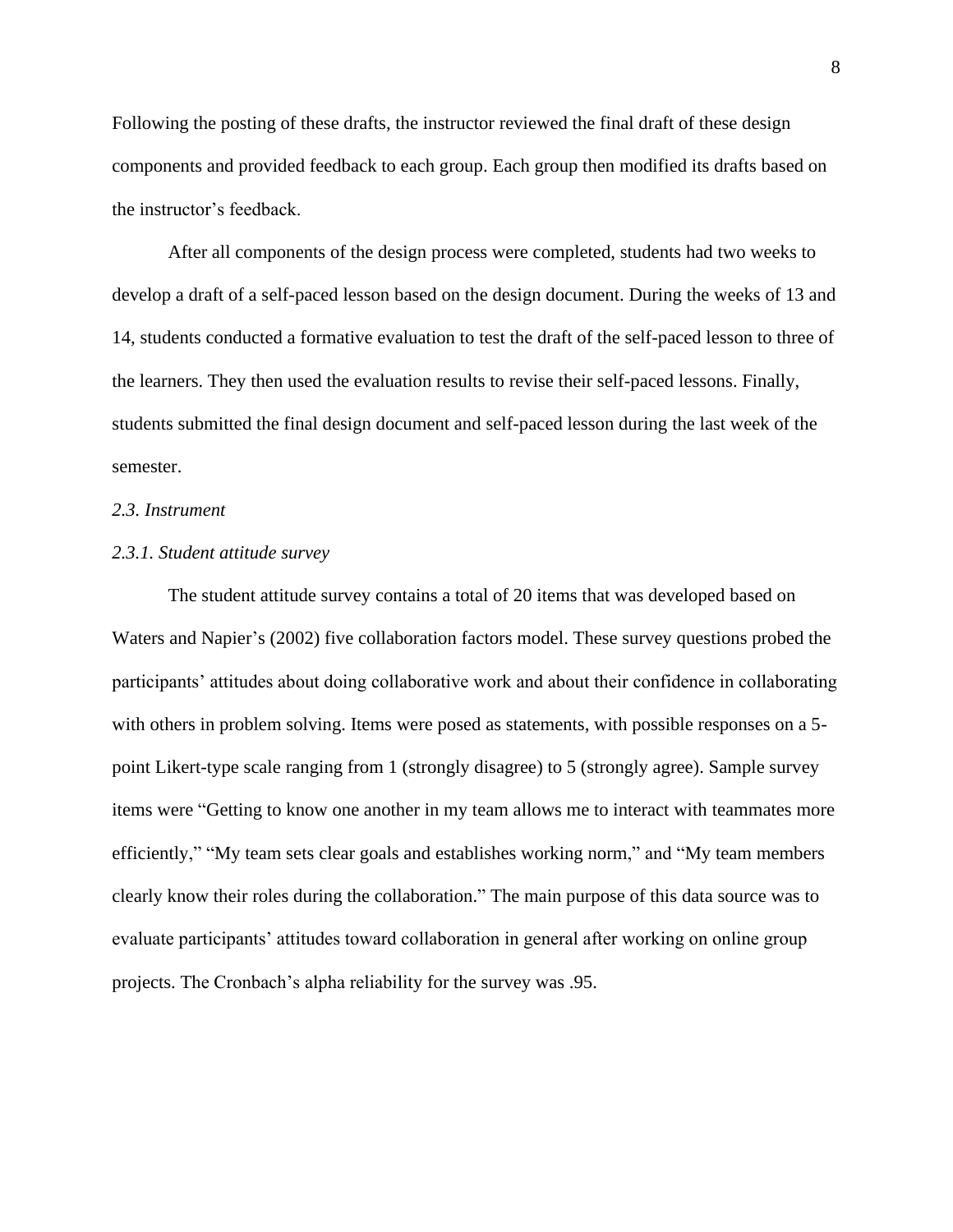#### *2.3.2. Teamwork satisfaction scale*

A self-evaluation questionnaire was used for assessing members' satisfaction on teamwork learning environment and perceptions on peer interaction. The 10-item teamwork satisfaction scale was developed by Tseng et al. (2009) and all items were measured on a 5-point Likert scale, ranging from 1 (strongly disagree) to 5 (strongly agree). Johnson, Aragon, Shaik, and Palma-Rivas (2000) argued that studies of learner satisfaction are typically limited to onedimensional post-training perceptions of learners. Hence, for this teamwork satisfaction scale, learners' satisfaction involves three perspectives: satisfaction with online collaborative learning environment, satisfaction with teamwork learning process, and satisfaction with the benefits from peer interactions.

Sample questions in the teamwork satisfaction scale included "My team members are sharing knowledge during the teamwork processes," "I like solving problems with my team members in group projects," and "I gain online collaboration skills from the teamwork processes." Exploratory factor analysis by principal component extraction indicated that only one factor had an Eigenvalue equal or greater than 1.0, with a total of 70% variance explained in the current study. The teamwork satisfaction scale has been shown to demonstrate desirable factorial validity and internal consistency with the selected graduate student population (Tseng et al., 2009). The Cronbach's alpha reliability for the teamwork satisfaction scale was .95.

#### *2.3.3. Open-ended questions*

The student teamwork satisfaction scale also consisted of three open-ended questions dealing with student perceptions toward working on group projects in an online learning environment and suggestions on the important elements that a successful online collaborative setting should comprise. These three questions were: 1. Did you like or dislike working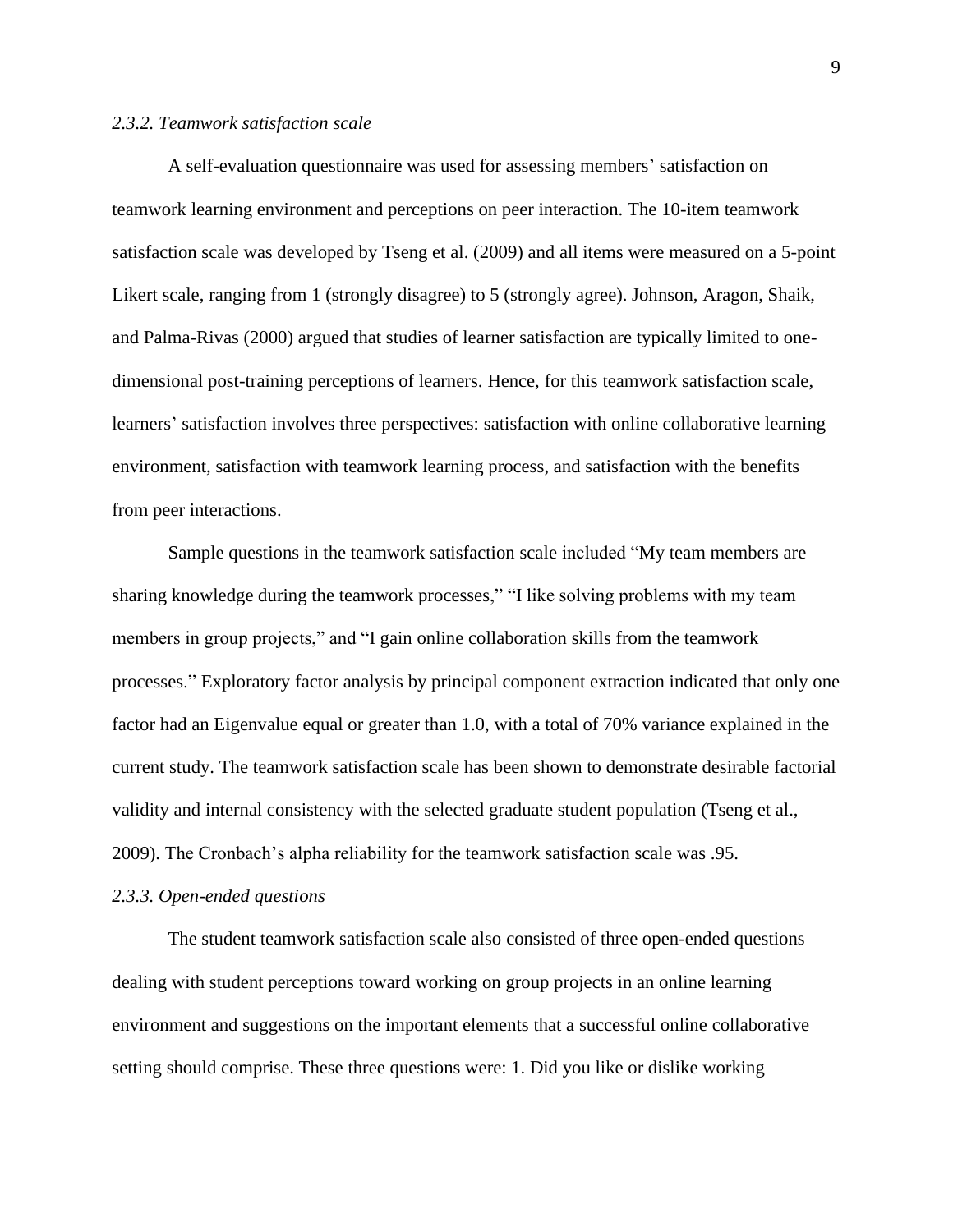collaboratively as a group in an online environment? Why or why not? 2. Do you think you would have learned more in this class if you had done your project alone? Why or why not?, and 3. In your opinion, what elements should be embedded in a successful online collaborative setting?

#### *2.4. Procedure*

The student attitude survey and teamwork satisfaction scale were distributed as an email attachment to students during the final week of each semester. Data were collected during the final week of each class across three consecutive academic years. All participants completed both surveys and then sent their responses as an email attachment to their instructor by the last day of the semester.

#### *2.5. Data analysis*

The data analysis in this study involved exploratory factor analysis (research question 1), multivariate correlational analysis (research question 2), and multiple regression analysis (research question 3). To respond to the last research question, the data collected from the student attitude survey and student teamwork satisfaction scale was calculated by using descriptive statistics. In addition, for each of the three open-ended questions, the recurring responses were categorized and counted. Exploratory factor analysis (EFA) was conducted to uncover the underlying structure of a relatively large set of variables of the student attitude survey and to identify the underlying relationships between measured variables. Eigenvalue  $\geq 1$ , Cattell's scree plot, and salient loadings of  $\geq$  .35 were used as the criteria to determine how many factors to be extracted. Next, a multivariate correlational analysis was performance to test the degree of the relationship between the extracted factors and a multiple regression analysis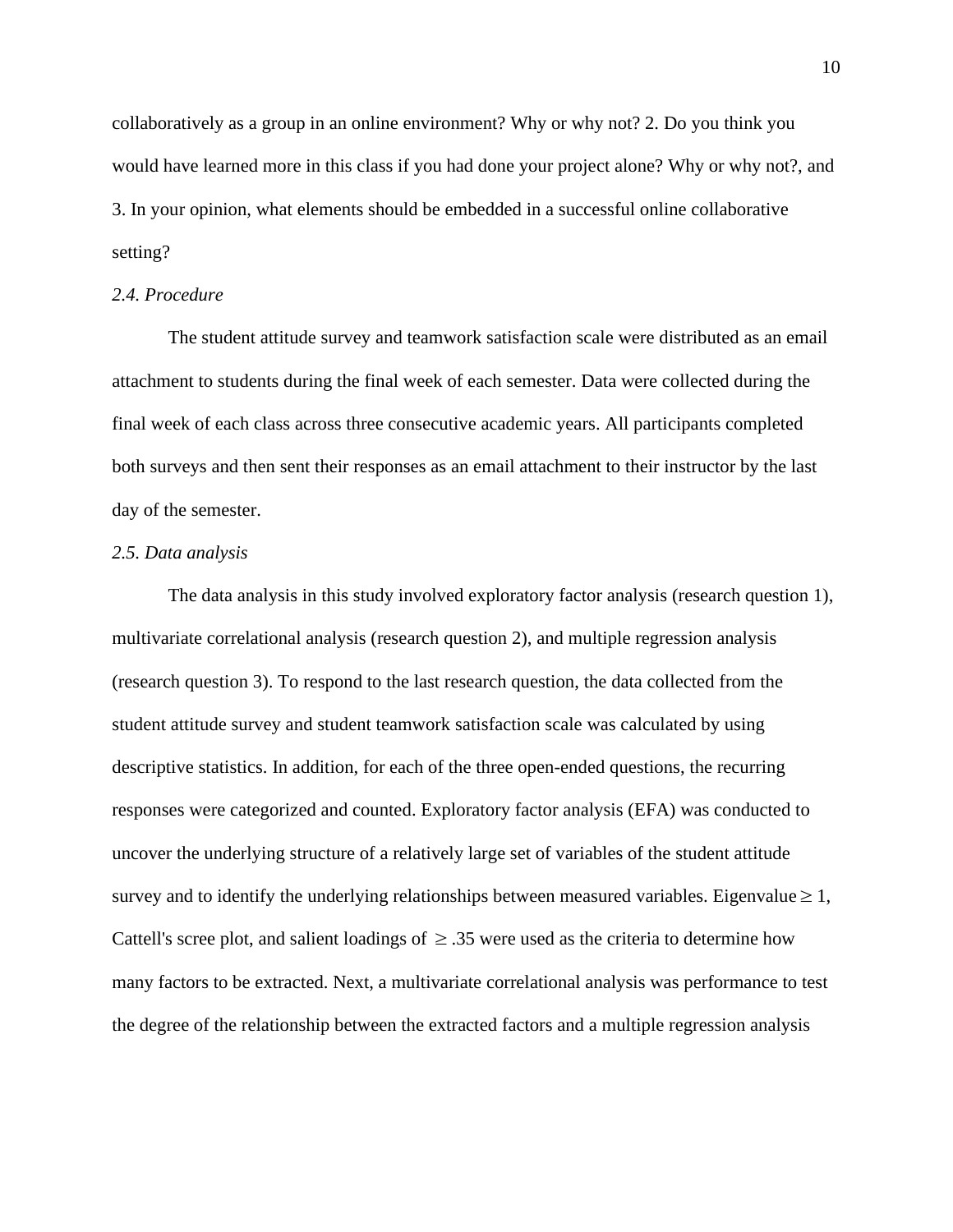was conducted to investigate the extent to which those extracted factors explain the online teamwork satisfaction.

# **3. Results**

#### *3.1. Student attitude survey*

Research question one investigated the factors that underlie online collaborative learning components as measured by the student attitude survey. Exploratory factor analysis by maximum likelihood extraction and promax rotation was used to examine factors underlying collaborative learning components as measured by the student attitude survey. The results revealed that three factors were extracted. First, the 12 items loaded onto Factor 1 related to team's own patterns to participate in team projects, communicate with other members, and establish team cohesion. This factor was labeled as "Team Dynamics". Second, the four items loaded onto Factor 2 related to team's familiarity with members' learning styles, personal beliefs, and professional backgrounds. This factor was labeled as "Team Acquaintance". Finally, the three items loaded onto Factor 3 related to the support from the instructor that guides students to achieve learning objectives and encourage peer interaction. This factor was labeled as "Instructor Support". Item 13 was deleted because it was double-loaded on the extracted factors or was not well interpreted by the factor solution. Please see Table 1 for factor loadings.

In addition, the internal consistency of each collaboration attitude factor was estimated by Cronbach's reliability alpha. The results revealed that the internal consistency was acceptable for three factors, having Cronbach's alphas of .95 (Team Dynamics), .89 (Team Acquaintance), .67 (Instructor Support), respectively.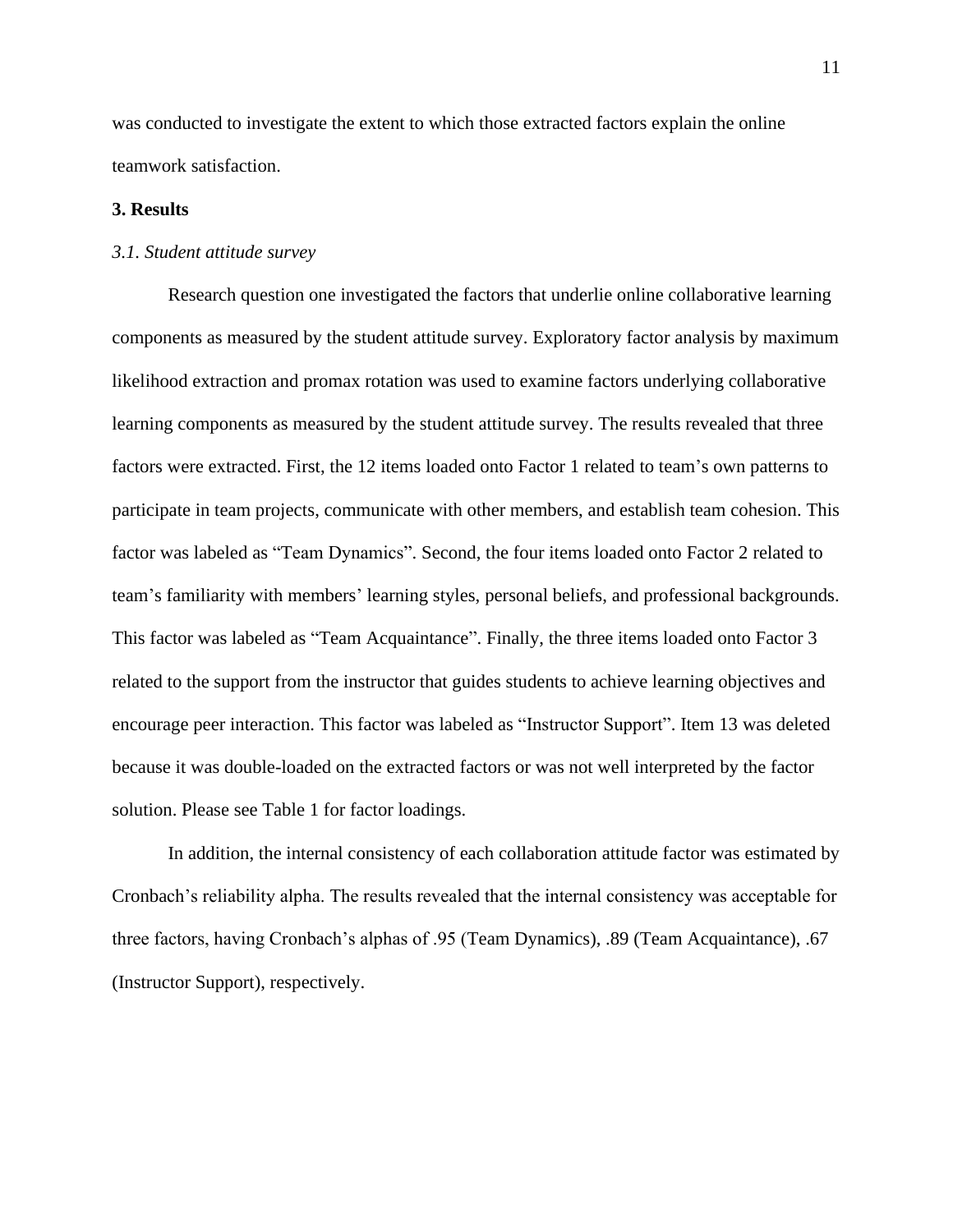# Table 1

# *Collaboration Factor Loading of the Student Attitude Survey*

|                    | <b>Survey Items</b>                                                | F1    | F2   | F <sub>3</sub> |
|--------------------|--------------------------------------------------------------------|-------|------|----------------|
| 17                 | My team develops clear collaborative patterns to increase team     | .987  |      |                |
|                    | learning efficiency.                                               |       |      |                |
| 16                 | My team trusts each other and works toward the same goal.          | .918  |      |                |
| 20                 | My team members clearly know their roles during the collaboration. | .890  |      |                |
| 18                 | My team sets clear goals and establishes working norm.             | .889  |      |                |
| 14                 | My team members reply to all responses in a timely manner.         | .841  |      |                |
| 9                  | My team members communicate with each other frequently.            | .779  |      |                |
| 15                 | I trust each team member can complete his/her work on time.        | .779  |      |                |
| 19                 | My team has an efficient way to track the edition of documents.    | .724  |      |                |
| $\overline{4}$     | My team is receiving feedback from each other.                     | .721  |      |                |
| 11                 | Communicating with team members regularly helps me to              | .573  |      |                |
|                    | understand the team project better.                                |       |      |                |
| 12                 | My team members encourage open communication with each other.      | .446  |      |                |
| 10                 | My team members communicate in a courteous tone.                   | .380  |      |                |
| 5                  | My team members share culture information to know each other       |       | .880 |                |
|                    | better.                                                            |       |      |                |
| 6                  | My team members share personal information to know each other      |       | .697 |                |
|                    | better.                                                            |       |      |                |
| 8                  | Getting to know one another in my team allows me to interact with  |       | .628 |                |
|                    | teammates more efficiently.                                        |       |      |                |
| 7                  | My team members share their professional expertise.                |       | .591 |                |
| 3                  | The support from the instructor helps my team to reduce anxiety    |       |      | .809           |
|                    | among team members.                                                |       |      |                |
| 2                  | The instructor acts as a referee when our members cannot seem to   |       |      | .587           |
|                    | resolve differences.                                               |       |      |                |
| $\mathbf{1}$       | My team is receiving guidance on the group project from the        |       |      | .586           |
|                    | instructor.                                                        |       |      |                |
| Eigenvalues        |                                                                    | 10.35 | 1.62 | 1.23           |
|                    |                                                                    |       |      |                |
| Variance explained |                                                                    | 51.7% | 8.0% | 6.2%           |
|                    |                                                                    |       |      |                |

*Note.* F1: Team Dynamics. F2: Team Acquaintance. F3: Instructor Support

# *3.2. Student teamwork satisfaction scale*

Research question two examined whether teamwork satisfaction is related to the

extracted collaboration factors. The results revealed that all three collaboration factors were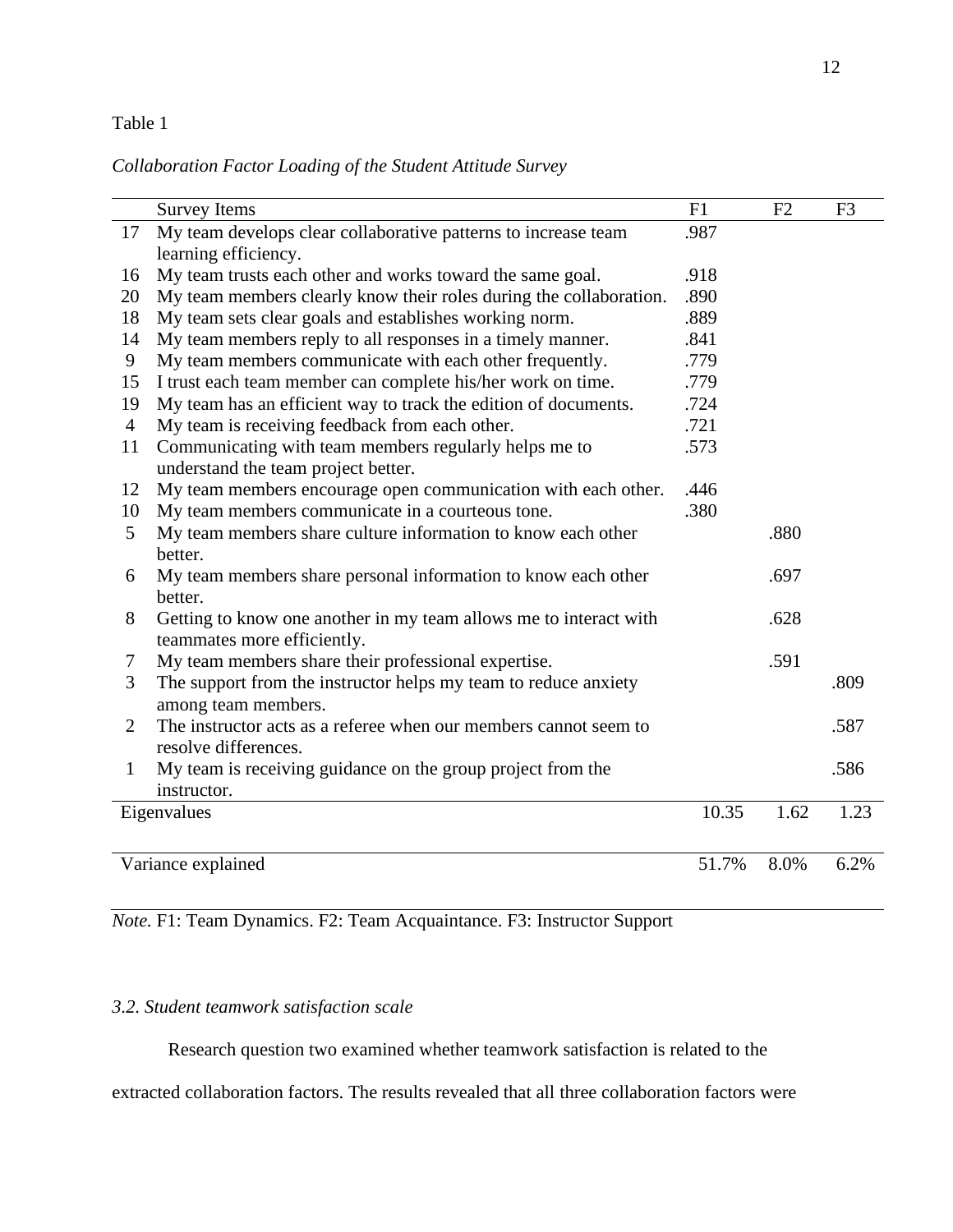positively correlated with each other and all three collaboration factors were significantly correlated with teamwork satisfaction. The highest correlation was found between team dynamics and team acquaintance (*r* = .76), followed by team dynamics and instructor support (*r*  $=$  .48), and team acquaintance and instructor support ( $r = .42$ ). In addition, the highest correlation was found between teamwork satisfaction and team dynamics ( $r = .75$ ), followed by teamwork satisfaction and team acquaintance  $(r = .65)$ , and teamwork satisfaction and instructor support  $(r = .65)$ = .50). Table 2 illustrates the bivariate correlations between teamwork satisfaction and the collaboration factors.

#### Table 2

*Intercorrelations of the Collaboration Factors with Teamwork Satisfaction*

| Scale                        | F1                   | F2                | F <sub>3</sub>            |
|------------------------------|----------------------|-------------------|---------------------------|
|                              | <b>Team Dynamics</b> | Team Acquaintance | <b>Instructor Support</b> |
| F1. Team Dynamics            |                      |                   |                           |
| F2. Team Acquaintance        | $.76**$              | --                |                           |
| F3. Instructor Support       | .48**                | $.42**$           | $- -$                     |
| <b>Teamwork Satisfaction</b> | $.75**$              | $.65**$           | $.50**$                   |

*Note.* \*\* *p* < .01

Research question three used multiple regression analysis to explore the explanation of teamwork satisfaction through the online collaboration factors. The results revealed that three collaboration factors (team dynamics, team acquaintance, and instructor support) contributed significantly to the explanation of teamwork satisfaction and accounted for 53% of the variance,  $R^2 = 0.53$ ,  $F(3, 169) = 64.29$ ,  $p < 0.05$ . In addition, it was found that team dynamics ( $\beta = 0.48$ ,  $p <$ .05) significantly predicted teamwork satisfaction, as did team acquaintance ( $\beta$  = .22, *p* < .05)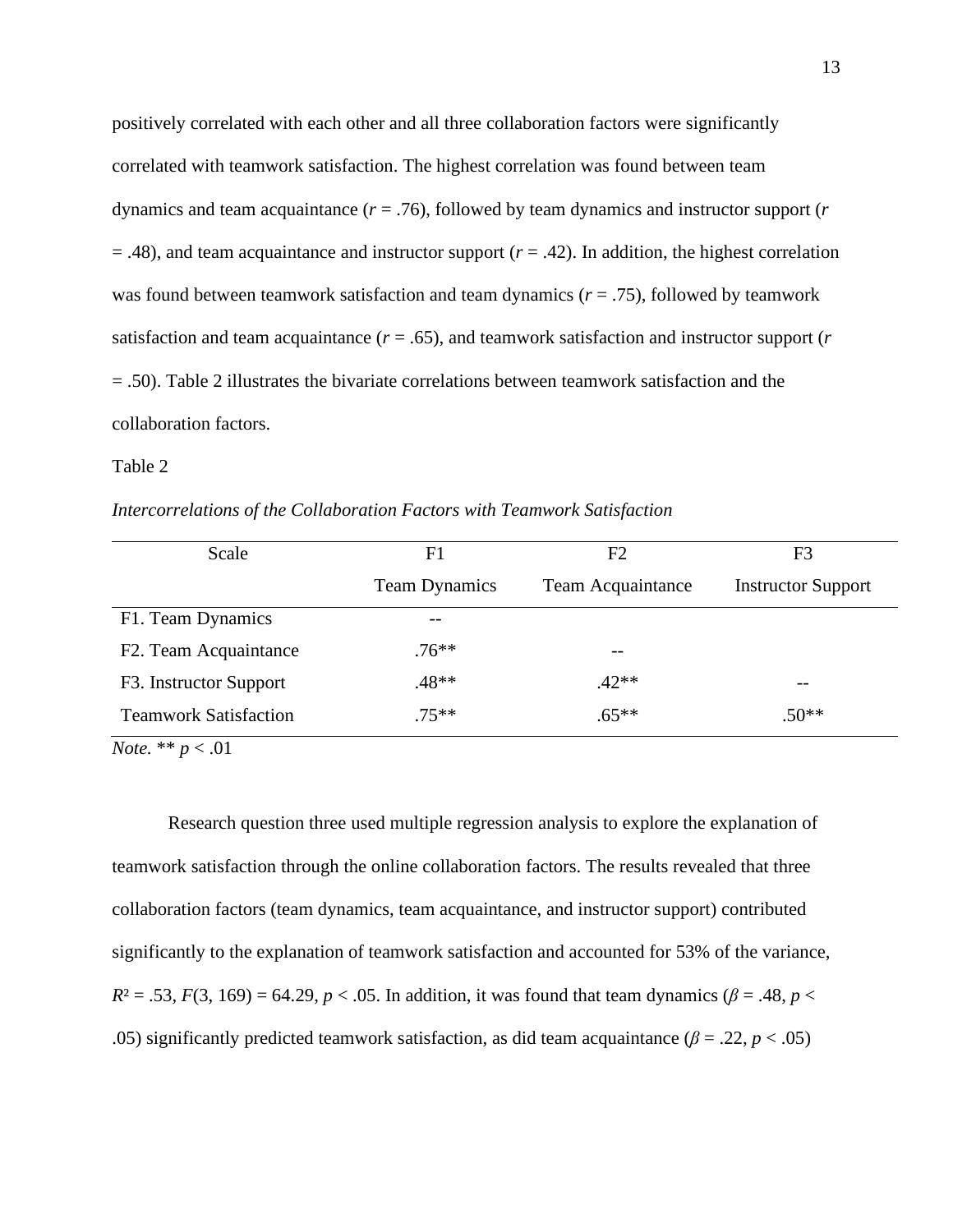and instructor support ( $\beta = .18$ ,  $p < .05$ ). Table 3 shows the summary of regression analysis for three variables explaining teamwork satisfaction.

# Table 3

*Summary of Regression Analysis for Variables Explaining Teamwork Satisfaction*

| Variable               | Unstandardized | Unstandardized        | Standardized |
|------------------------|----------------|-----------------------|--------------|
|                        | Coefficients   | <b>Standard Error</b> | Coefficients |
|                        | B              | SE B                  |              |
| F1. Team Dynamics      | .47            | .08                   | .48*         |
| F2. Team Acquaintance  | .22            | .08                   | $.22*$       |
| F3. Instructor Support | .22            | .07                   | $.18*$       |

 $*p < .05$ 

# *3.3. Student attitudes toward online collaboration*

# *3.3.1 Student attitude survey*

The mean scores and standard deviations of 20 attitude survey items collected from the participants were tabulated and ranked as shown in Table 4. In terms of students' attitudes toward this course and online collaboration, the overall mean score across the 20-item student attitude survey was 3.98, a rating indicating positive agreement about their collaborative learning experiences.

The three highest-rated statements on the survey were "Communicating with team members regularly helps me to understand the team project."  $(M = 4.43)$  and "My team members" communicate in a courteous tone."  $(M = 4.32)$ , "My team is receiving guidance of the group project from the instructor." ( $M = 4.29$ ), and "My team is receiving feedback from each other."  $(M = 4.29)$ . On the other hand, the three lowest-rated statements were "The instructor acts as a referee when our members cannot seem to resolve differences."  $(M = 3.24)$ , "My team members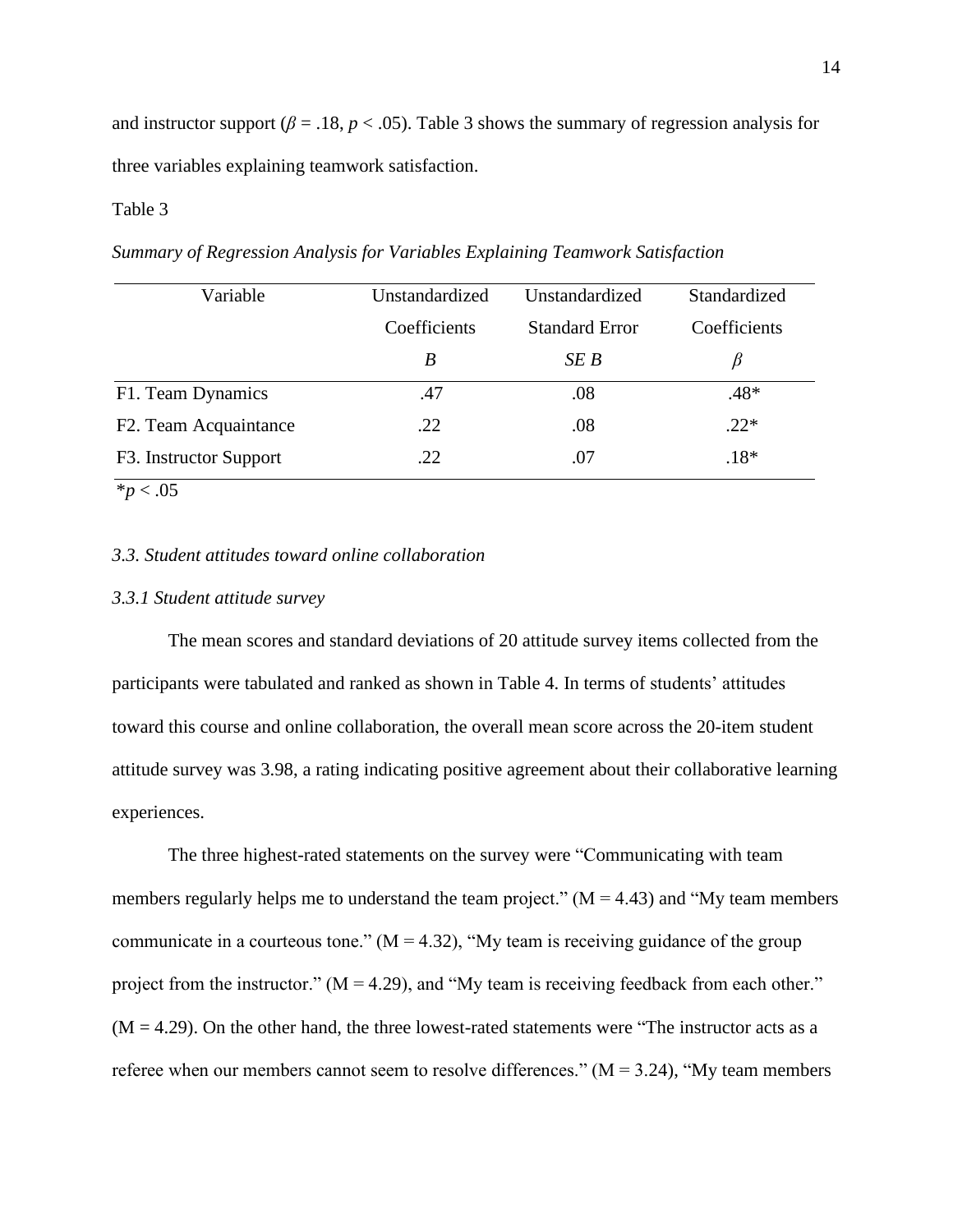share culture information (i.e. personal beliefs, values, assumptions, and opinions etc.) to know each other better."  $(M = 3.29)$ , and "My team members share personal information (i.e. interests, hobbies, hours of availability, etc.) to know each other better."  $(M = 3.62)$ .

# *3.3.2 Student teamwork satisfaction scale*

The mean scores and standard deviations of the 10-item teamwork satisfaction scale collected from the participants are tabulated and raked as shown in Table 5. The overall mean score across the 10-item teamwork satisfaction scale was 3.88, a rating indicating positive agreement about their teamwork satisfaction with their team members. The three highest-rated statements on the survey were "I have benefited from my teammates' feedback."  $(M = 4.14)$  and "My team members are sharing knowledge during the teamwork processes."  $(M = 4.14)$ , and "I gain online collaboration skills from the teamwork processes." $(M = 4.14)$ . In contrast, the three lowest-rated statements were "Online teamwork promotes creativity." ( $M = 3.53$ ), "Working with my team helps me produce better project quality than working individually." ( $M = 3.60$ ), and "I really like working in a collaborative group with my teammates."  $(M = 3.63)$ .

#### *3.3.3 Student responses to three open-ended questions*

When students were asked whether they liked or disliked working collaboratively as a group in an online environment, 118 students (60%) liked it, 26 students (13%) had mixed feelings, and 53 students (27%) disliked it.

Some positive comments from students included the following:

- *Yes, I liked working with a group. The main advantage is to learn from your classmates or teammates and be able to communicate and exchanges ideas with them. I believe working in a group will improve the quality of work because each step of the ID process is verified and corrected by group members.*
- *I liked learning in an online collaborative setting. By working together, we were able to discuss and understand each other perspective of the reading materials, and what is needed to complete the assignment. It helped me analyze my own*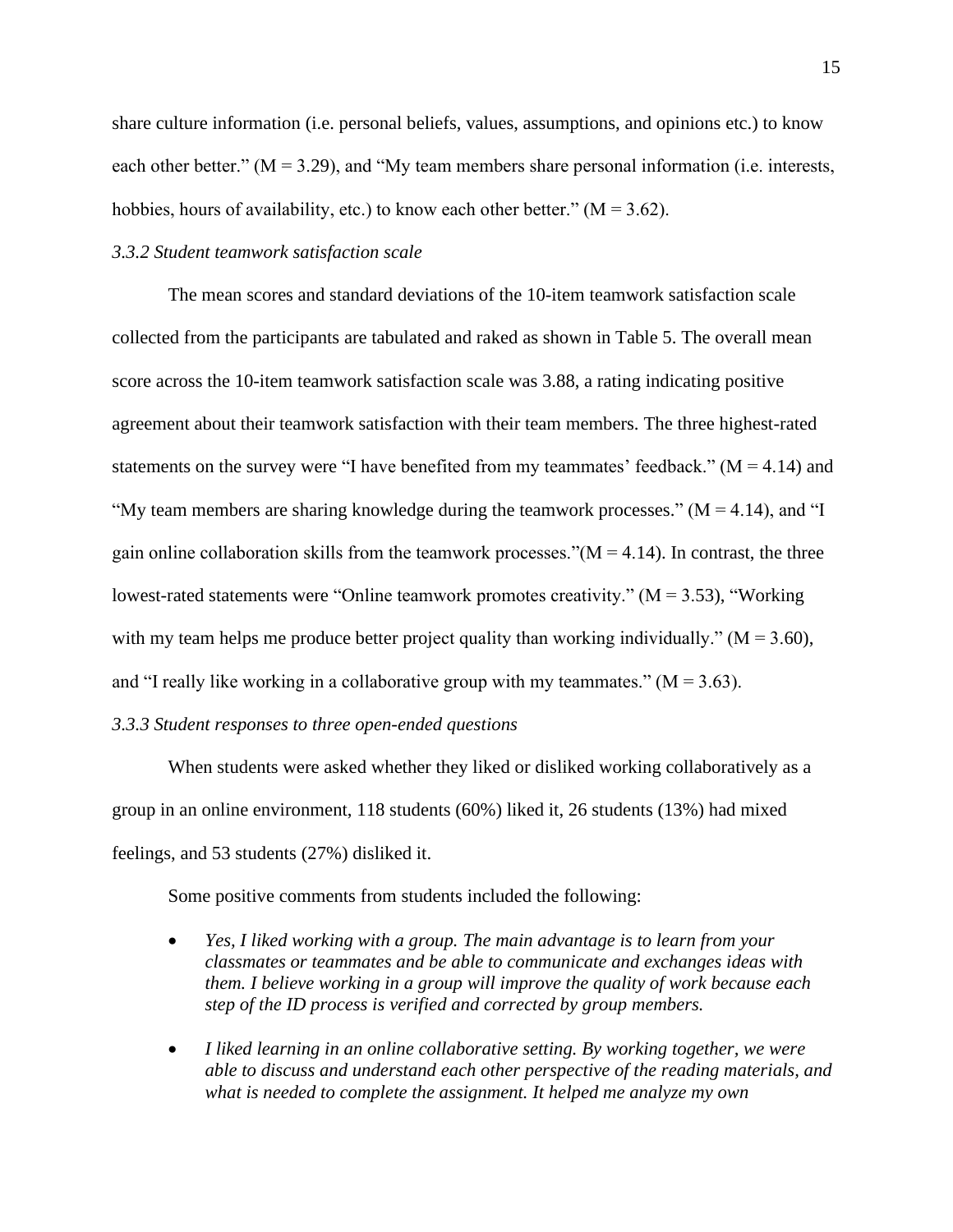*communication patterns and style, and think more broadly about how to build upon each other's strengths for the advantage of the "greater good".*

- *I liked working in a collaborative setting, which surprised me a bit. I enjoyed it because I had a very dedicated team. I never had to worry that other team members would not do their part to contribute to the completion of the assignments. I feel like our final documents would not have been nearly as complete if I had worked on my own. Getting feedback from the group and incorporating everyone's ideas really made a difference for this project. In addition, working with a team kept me on top of completing my assigned readings and work. I wanted to be prepared to contribute at our group meetings and for completing our work. The last thing I enjoyed about working with my team was getting to know my teammates personally.*
- *I liked learning in a collaborative setting because of two reasons: One, the final product was better than if I had created alone. Our ideas build on each other's and the perspective and constructive criticism of others refined the quality of the work. And two, I was introduced to ideas, gifts and abilities of others that brought energy and life to the lesson taking it in directions that I didn't expect. Team members brought their uniqueness to the task and because we had to make a product together, we each experienced each other abilities more fully.*

Students with mixed feelings regarding working collaboratively as a group in an online

environment shared these comments:

- *I have mixed feelings about collaborative online learning. I felt that, as a group, we were able to accomplish more in a shorter amount of time than an individual would be able to. We also did a great job of checking each other's work and making constructive suggestions for improvement. I believe this helped us all to do higher quality work. Certainly, we all saved a tremendous amount of time by not having to attend class in person. In sum, I like the efficiency and effectiveness of collaboration. On the other hand, I was sometimes frustrated by not being in control of the whole process and the final product. I compromised some things to keep relationships positive and to keep the process moving forward.*
- *The online collaboration sometimes went smoothly and sometimes was frustrating. I liked learning from the others, but not when the discussions turned emotional.*
- *I like working in an online setting but there were some things I did not like. The things that I disliked the most working in this type of setting are the lack of face-toface contact and the scheduling issues. Trying to coordinate four different and busy schedules was not always the easiest task to accomplish. I really enjoyed the collaborative part of this class, however. I always enjoy hearing other people's ideas and being able to bounce my own ideas off other people.*

Some negative comments from students included the following: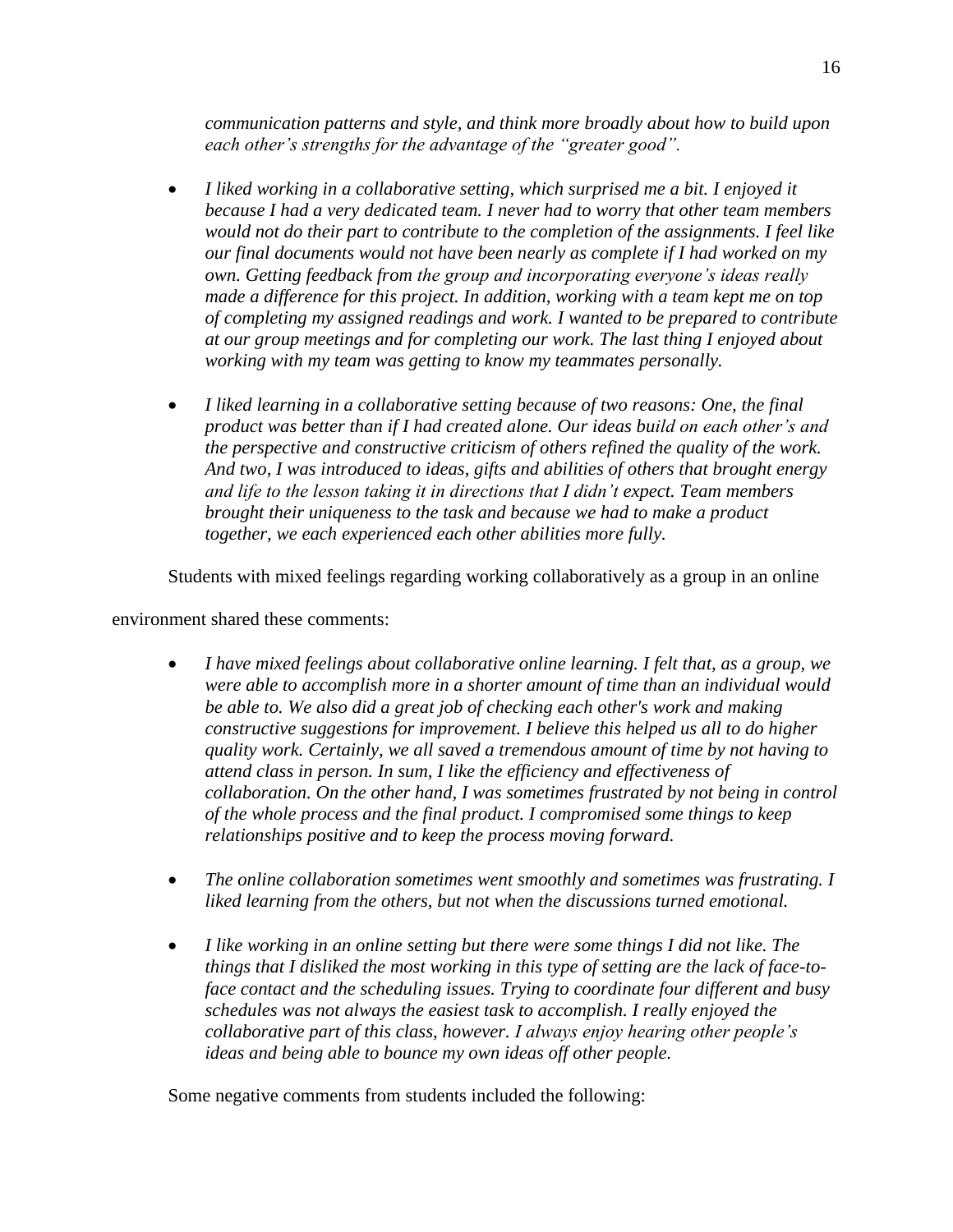- *I did not enjoy the collaborative portion of this course due to the makeup of the group - individual strengths and weaknesses that we could not seem to overcome. Our work often went undone for one reason or another. It seemed to be difficult for our group to come together. We all had busy schedules; diverse experiences and backgrounds; language differences; as well as different ideas as to how to complete assignments.*
- *I find working collaboratively online much more difficult than in real life. I believe that collaboration is preferable when I can meet face-to-face. I prefer to be given assignments and just get the work done on my own in online classes, because it is so much less cumbersome. Trying to communicate with all members in a timely fashion is extra work, and if you have a weak member of a team, you feel both angry and responsible, because it feels like you have to include that person (responsible) but if they do not do the work you feel angry that you have to work so hard to include them.*
- *Overall I don't like learning online. I prefer to meet my peers and instructors face to face. I feel I learn better when in a traditional classroom setting. Sometimes the information can become confusing and if that happens we can stop the instructor right then and there to clear up the situation. If we are working on group projects I believe it helps if we can meet face to face to work on our project. By just relying on email or blackboard to communicate can sometimes slow the feedback time down. If we could meet, we would set a time to meet, be there and finish the task.*

# *3.3.4. Attitudes toward online collaborated learning*

When asked whether students would have learned more in this class if they had done

their project alone, 144 students (73%) said "No," 28 students (14%) had mixed feelings, and 25

students (13%) indicated "Yes".

Some comments from students who stated that they would have not learned more if they

had done their project alone included the following:

- *There is no way that I would have learned as much if I had completed this project on my own. Two of the team members have great knowledge and strengths in sharing their knowledge and helping to pass that knowledge on to others.*
- *Each team member brought a unique strength to the group that helped make our project successful. Also, the feedback from the team on each assignment really*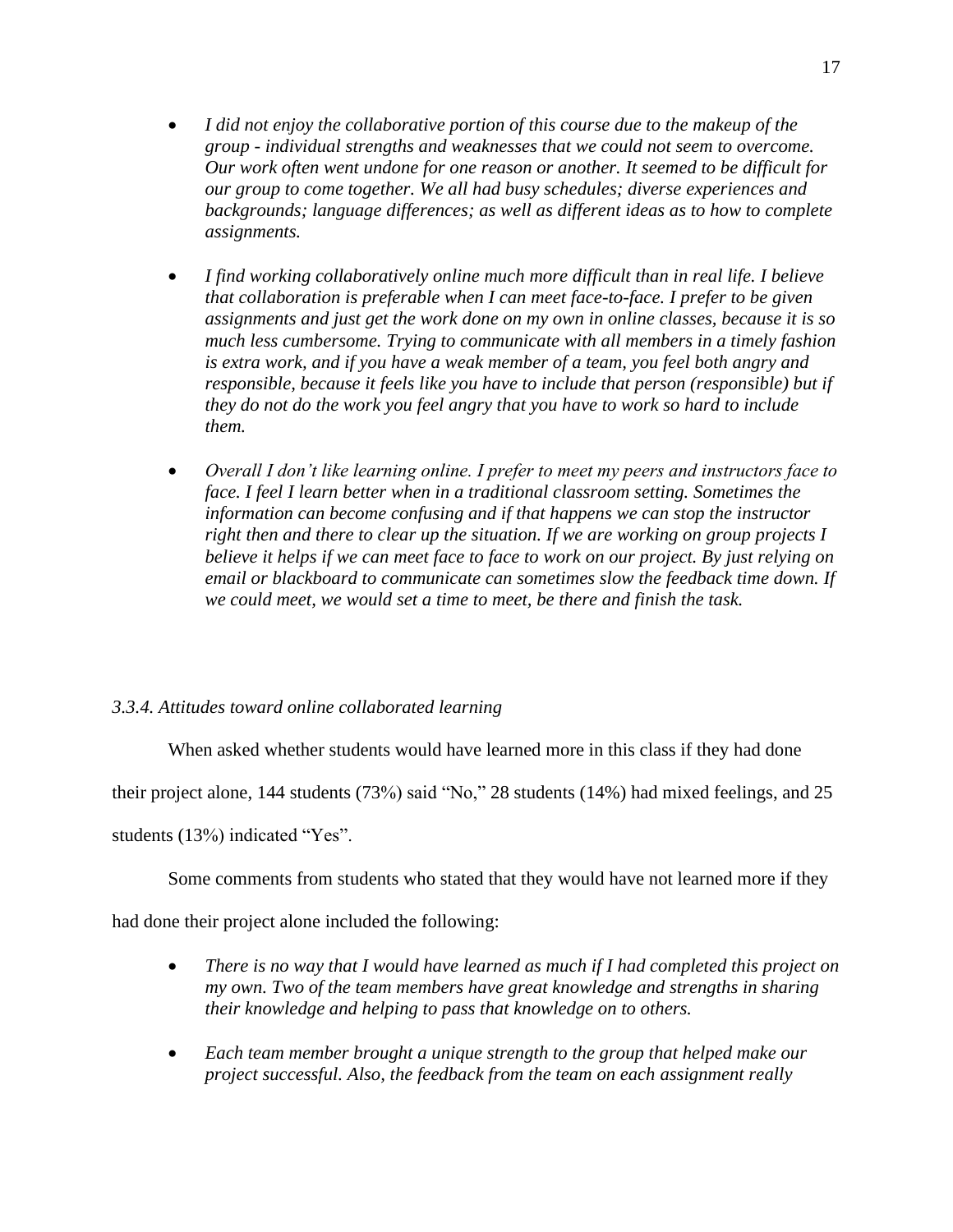*helped to polish up each piece of the project. I gained a new perspective from my teammates.*

- *I think I learned more. I collaborate a lot with teachers but never in this type of setting. I learned how to effectively collaborate online and I wouldn't have done that if I had worked alone. Also, by collaborating with others I think my final project is much better. I heard a lot of new ideas and suggestions and was able to bring that to my project. Working alone, I would not have been able to do that. I was also able to bounce my ideas off other people and get their input, which is always helpful.*
- *I think I learned more having the group to share ideas with. When you work alone, you can get too focused on just your perspective and especially with instruction, it is important to be able to see things from other points of view so your product is usable to a wide variety of people.*

Students with mixed feelings regarding their learning related to working collaboratively

as a group in an online environment shared these comments:

- *I may have learned more about each section of the subject matter working alone. However, I learned much more about communication and teamwork working in a group. It is a bit of a trade-off.*
- *Not necessarily. This was a pretty big project with a lot of new information to implement. The group effort helped me to finish the project and understand it. But smaller assignments on my own leading up to the big project might have helped.*
- *Doing the project alone may able to help me learn more in this class, but then I will never have a chance to know how good others are and not able to learn about communicate…*

In contrast, students who stated that they would have learned more if they had done their

project alone included the following comments:

- *Yes, I feel that relying on others in the group to get stuff done affected my performance adversely. When on my own, I always get assignments done on time.*
- *I would have learned more because instead of spending time focusing on team management, I could have spent more time on reading and doing the project.*
- *I think I would have learned more because I would have had to do more. We broke up work into sections and so for the sections that I didn't do, I am obviously not as familiar as I would have otherwise. I did read everything, even parts that I wasn't accountable for, but the main focus was on my delegated section.*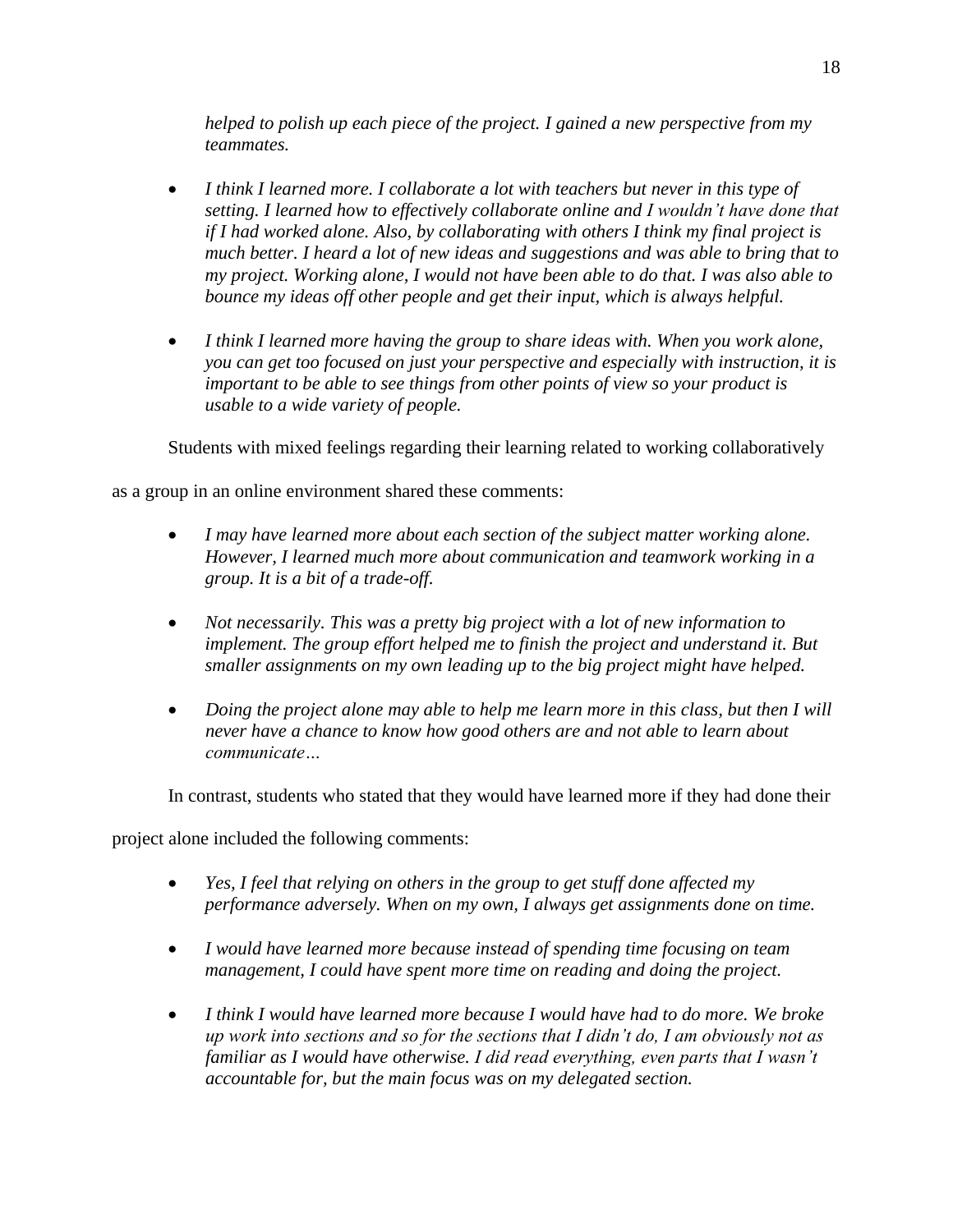#### *3.3.5. Critical elements in an online collaborative setting*

When asked about what students considered as critical elements in a successful online collaborative setting, their comments in the order of importance included: 1) instructor support and encouragement, 2) team commitment, 3) clear objectives and goals, 4) clear communication, 5) timely resources, 6) frequent Communication, 7) use of interactive software, 8) synchronous meetings, 9) opportunities to access and view examples, and 10) well-defined and well-organized instruction.

#### **4. Discussion**

The results revealed that the three extracted online collaboration factors (team dynamics, team acquaintance, and instructor support) from the student attitude survey had moderate to high degrees of correlation with teamwork satisfaction. The results also revealed that all three factors contributed significantly to the explanation of teamwork satisfaction and accounted for 53% of the variance.

Team dynamics found in this study promoted higher teamwork satisfaction. This coincides with the findings of previous research that teamwork trust (Liu, Magjuka, & Lee, 2008), open communication (Miles & Mangold, 2002), and cohesion (Maznevski & Chudoba, 2000) contribute significantly to higher levels of teamwork satisfaction. In the current study, the results from the two highest-rated items from the student attitude survey also indicated that participants communicated with their team members regularly helped them to understand the team project better and they communicated in a courteous tone. Lancellotti and Boyd (2008) stated that through communication, team members can find better ways to work with each other, increase team effectiveness, and lead to greater teamwork satisfaction. To communicate in a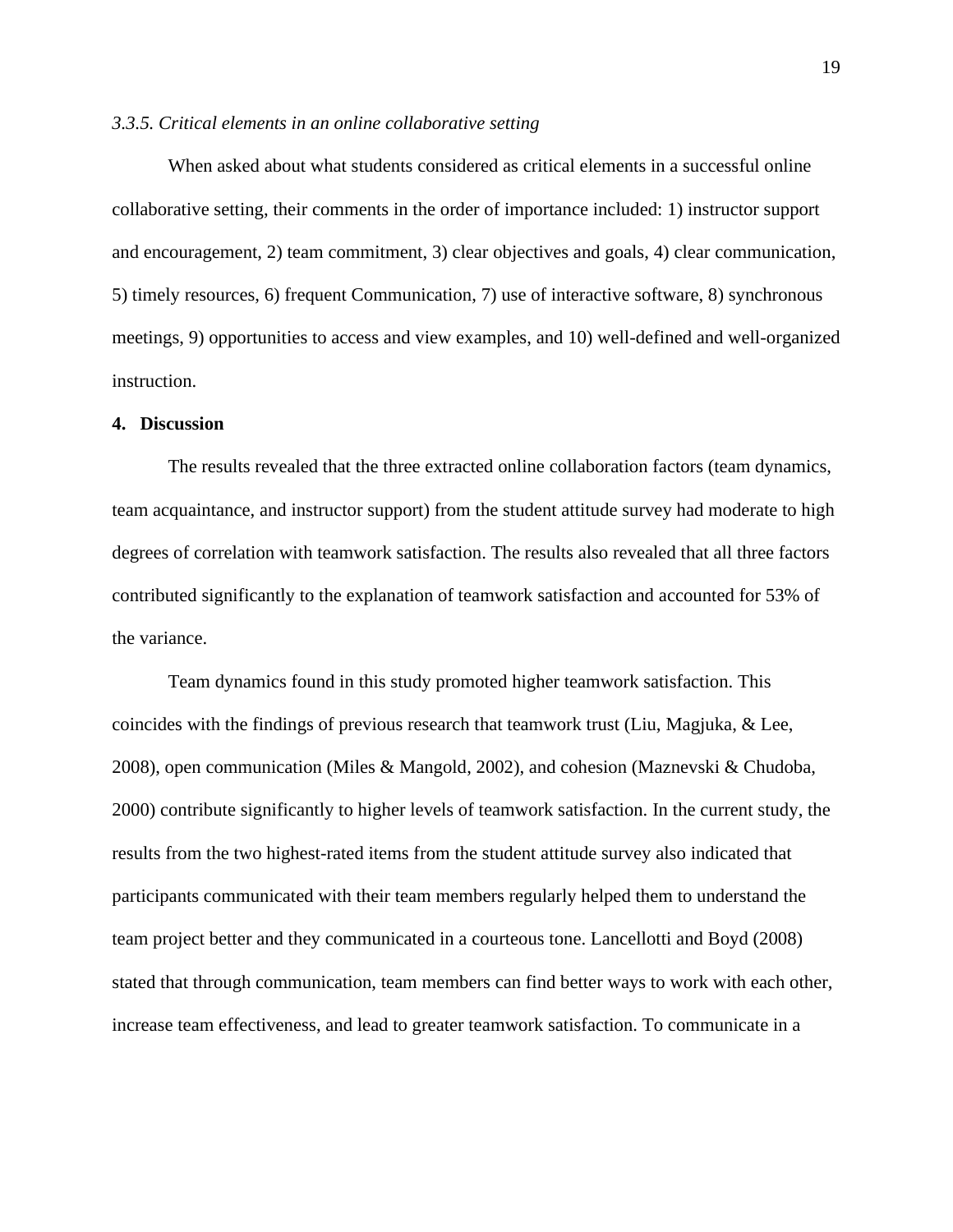courteous tone and efficient ways, team members become more willing to respond helpfully to each other's wants, needs, and requests (Johnson & Johnson, 2003).

In addition, getting acquainted with teammates by sharing personal beliefs, background, and interests offers opportunities to get to know each other better and build good relationships. Team acquaintance can help team members to develop confidence after they figured that no harm will come to them based on the actions of others. This finding is in concert with previous studies like that of Lurey and Raisinghani (2001) and Adams, Roch, and Ayman (2005), which advocated that team member relations play an important role in promoting teamwork satisfaction. Stark and Bierly (2009) also asserted that familiarity reduces team member uncertainty associated with behavioral and relationship expectations and that familiarity is a significant predictor of team satisfaction.

Furthermore, previous research indicated that instructor support, for instance, a prompt response to students' requests or questions when students encounter problems in an online course, significantly influences learners' satisfaction and benefits to students (Arbaugh, 2002; Thurmond, Wambach, & Connors, 2002). Moreover, the effects of learning activities and students' satisfaction are influenced by instructors' attitudes in supervising learning activities in online courses (Lee, Srinivasan, Trail, Lewis, & Lopez, 2011; Sun, Tsai, Finger, Chen, & Yeh, 2008). According to Simonson (1995), the instructor's role has shifted from a lecturer in a classroom to a co-learner and facilitator in an online collaborative learning environment. Therefore, the instructor should strive to make the experience of the online learner as complete, satisfying, and acceptable as that of the local learner.

In terms of students' attitudes toward online collaborative learning, results from both surveys revealed students favored working collaboratively in an online environment. When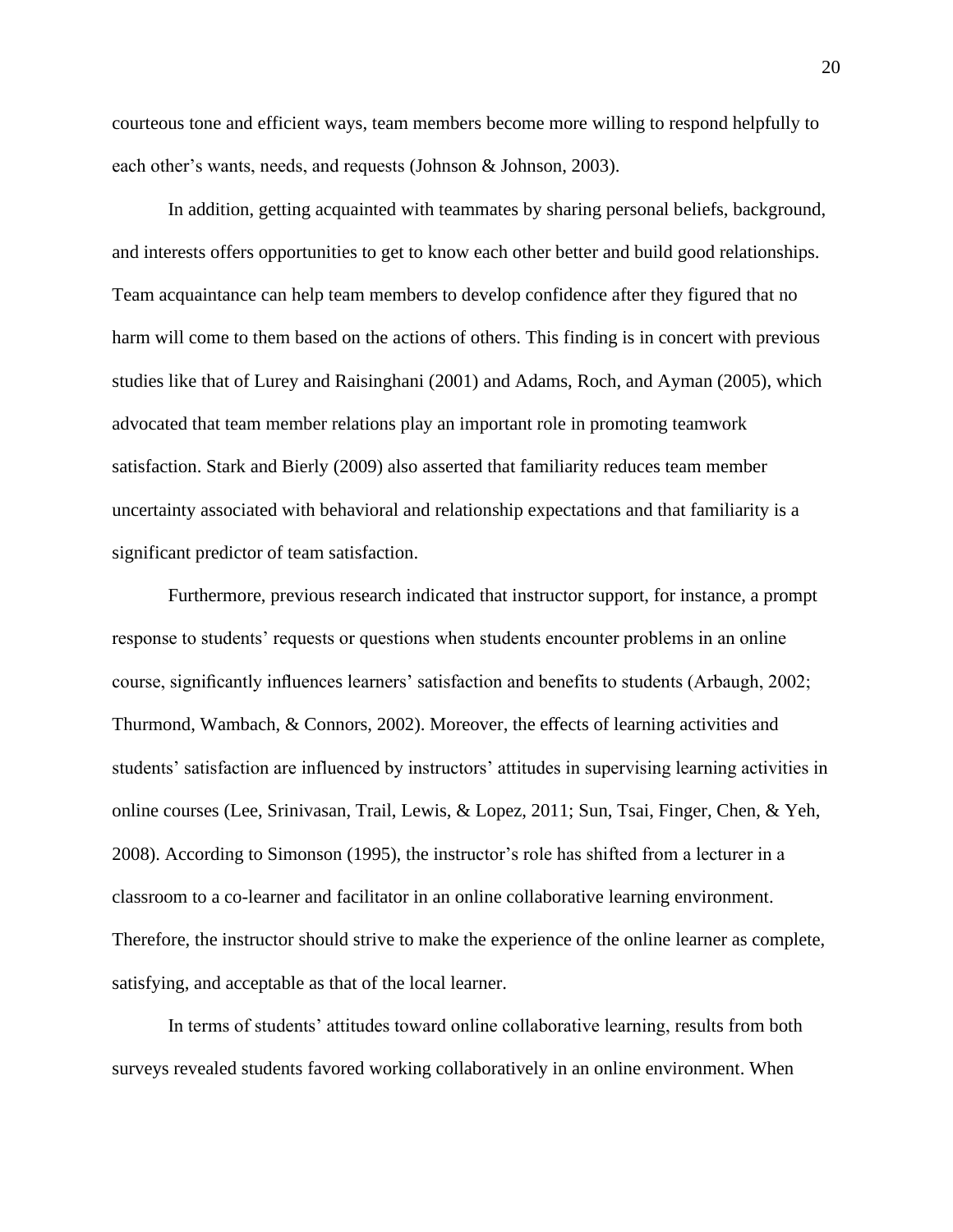asked whether students liked or disliked working collaboratively as a group in the online environment, 60% of students indicated they liked learning in an online collaborative setting When asked whether students would have learned more in this class if they had done their projects individually, 73% of participants felt that the collaborative environment produced greater learning. Such findings indicate that collaborative learning is an effective pedagogy to promote students' engagement and learning in the online environment. According to Neo (2003), students engaged in a collaborative learning not only enhanced their critical thinking and problem-solving skills, but also became more active learners in their learning processes. Hew and Cheung (2008) also stated that when learning collaboratively, students should not just passively receive information. They should be encouraged to explore resources, build interpersonal connections and relationships, and construct knowledge when interacting with peers.

In addition, students indicated ten critical elements that were important in a successful online collaborative setting. These ten elements echoed the three collaboration factors (team dynamics, team acquaintance, and instructor support) that were extracted from the student attitude survey. In regard to team dynamics and team acquaintance, establishing team commitment, having clear and frequent communication among team members, using interactive software, and holding synchronous meetings were important from students' perspective. Students also thought that instructors should provide a supportive collaborative learning environment by encouraging learners, having clear objectives and goals, offering timely resources, providing opportunities to view examples, and structuring a well-defined and well-organized instruction. These results also align with Lee et al.'s (2011) findings that student perceived support was significantly related to students' overall satisfaction with the online course.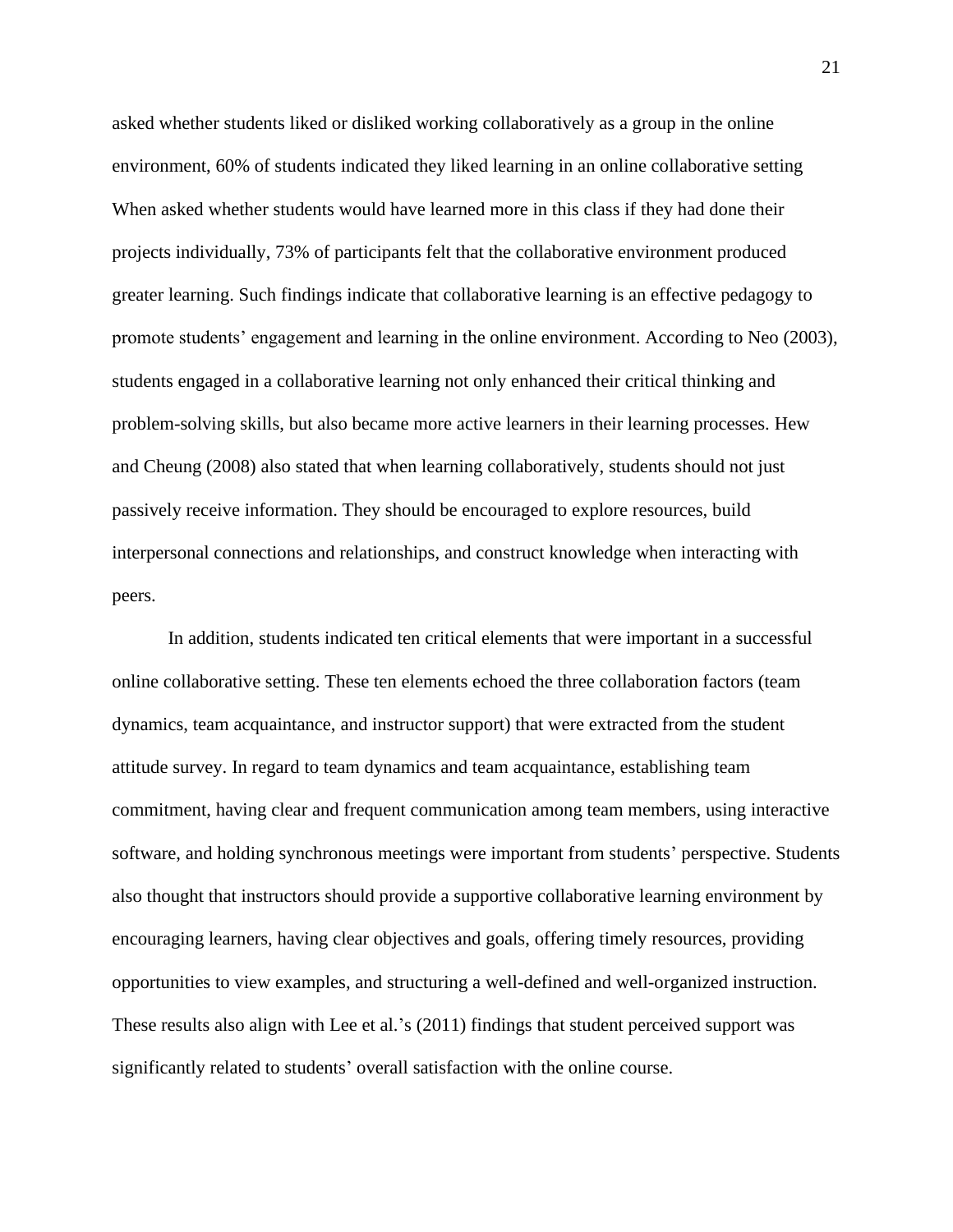Finally, Hunter and Leahey (2008) stated that "women are more likely to collaborate, possibly arising out of sex differences in desire to collaborate*"* (p. 293). In contrast, Kyvik and Teigen (1996) argued that women are less integrated in professional networks and are therefore less likely to engage in collaborative relationships. Since the majority of participants in this study were females (70%), it is worth closely examining the gender differences on learners' perspectives of online collaborative learning in future studies.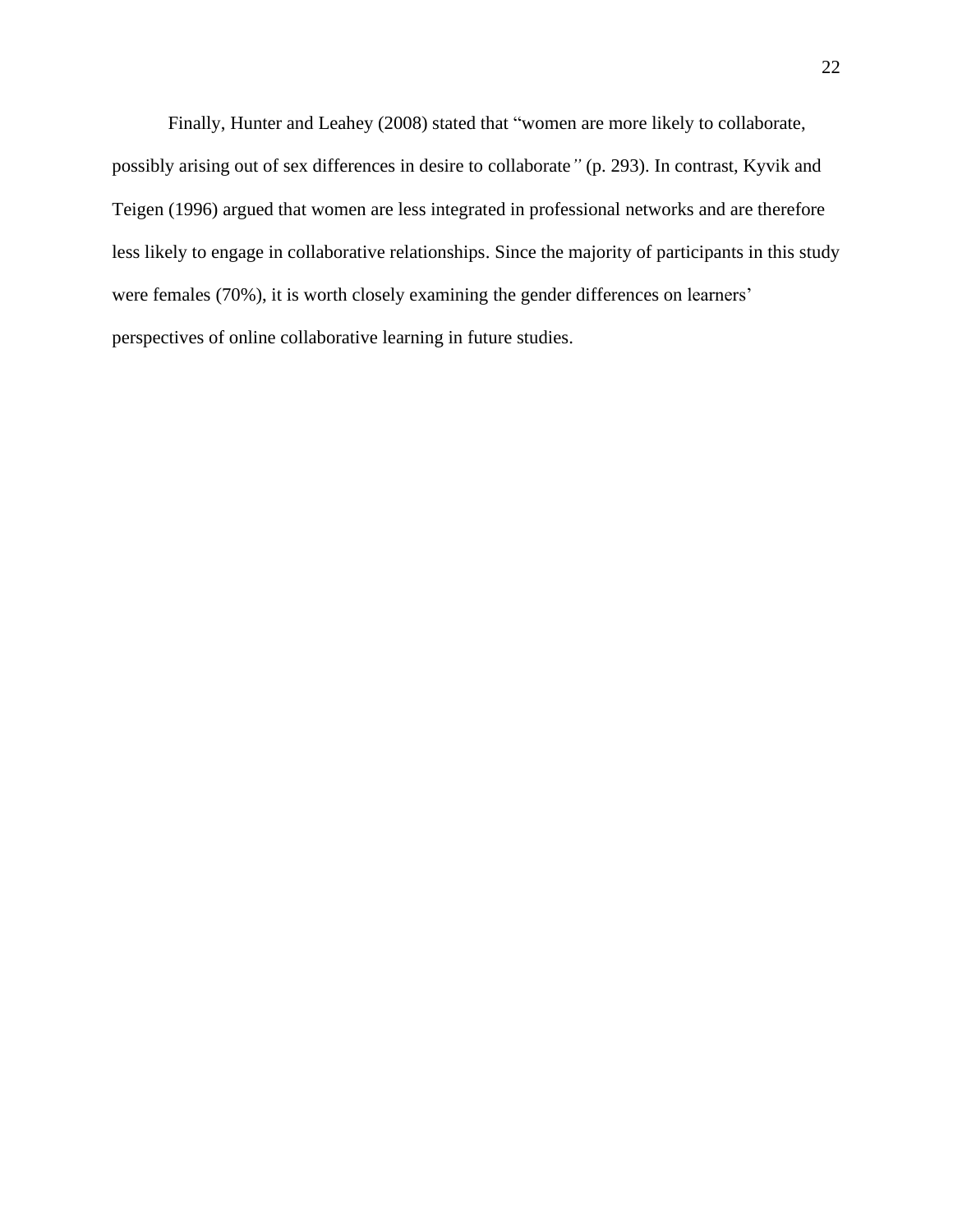#### References

- Adams, S., Roch, S., & Ayman, R. (2005). Communication medium and member familiarity: The effects on decision time, accuracy, and satisfaction. *Small Group Research, 36*(3), 321-353.
- Allen, I. E., & Seaman, J. (2010). *Learning on demand: Online education in the United States, 2009.* Needham, MA: Bobson Survey Research Group. Retrieved from http://sloanconsortium.org/publications/survey/pdf/learningondemand.pdf
- Arbaugh, J. B. (2002). Managing the on-line classroom: A study of technological and behavioral characteristics of web-based MBA courses. *Journal of High Technology Management Research, 13*(2), 203-223.
- Bernard, R. M., Rojo de Rubalcava, B., & St-Pierre, D. (2000). Collaborative online distance learning: Issues for future practice and research. *Distance Education, 21*(2), 260-277.
- Chou, P. N., & Chen, H. H. (2008). Engagement in online collaborative learning: A case study using a Web 2.0 tool. *Journal of Online Learning and Teaching, 4*(4), 574-582.
- Connolly, T., Jessup, L. M., & Valacich, J. S. (1990). Effects of anonymity and evaluative tone on idea generation in computer-mediated groups. *Management Sciences, 36*(6), 689-703.
- Dillenbourg, P., Baker, M., Blaye, A., & O'Malley, C. (1996). The evolution of research on collaborative learning. In P. Reinman & H. Spada (Eds.), *Learning in Humans and Machines: Towards an Interdisciplinary Learning Science* (pp. 189-211). New York: Pergamon.
- Froyd, J., & Simpson, N. (2008). *Student-centered learning: Addressing faculty question about student-centered learning*. Paper presented at the Course, Curriculum, Labor, and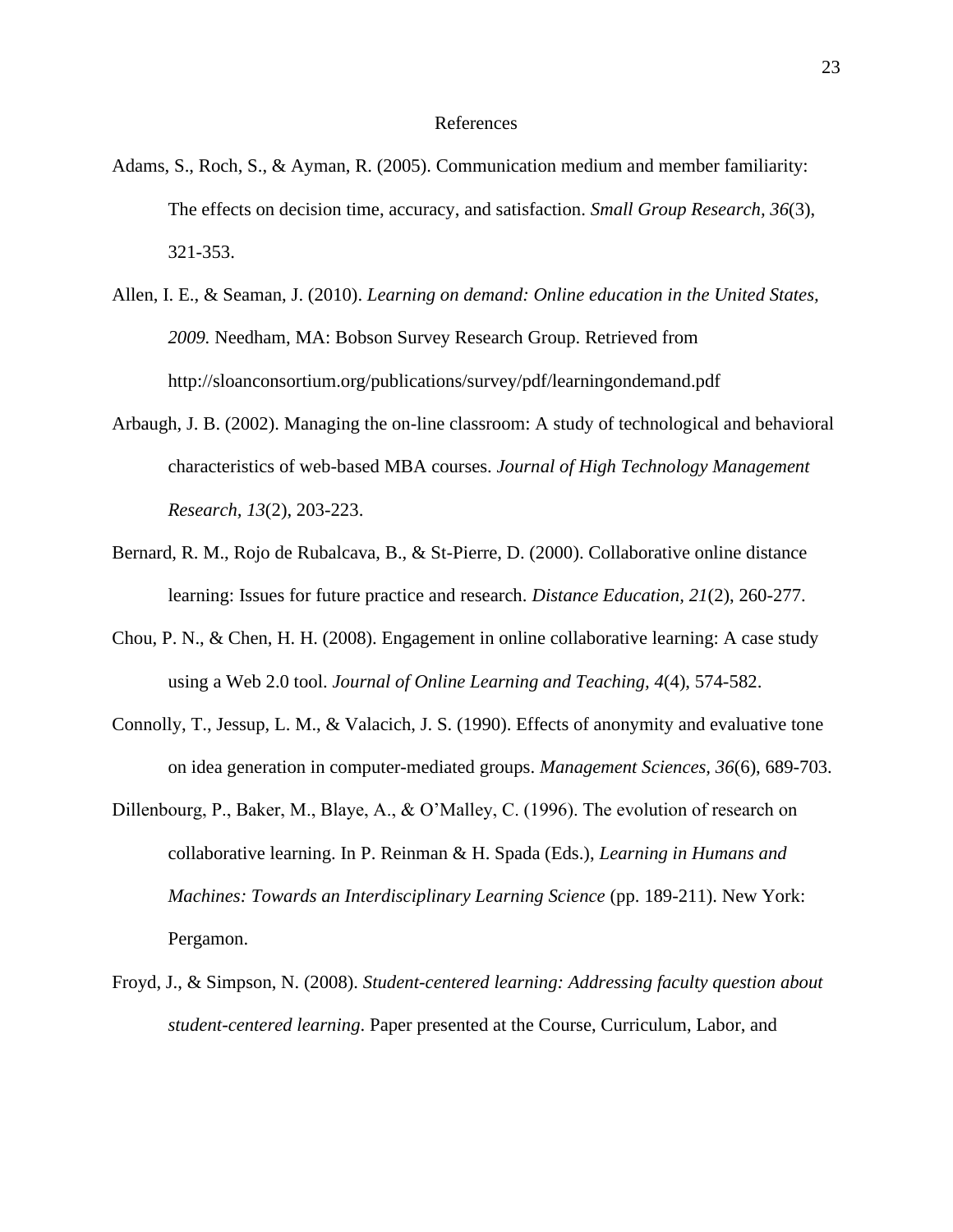Improvement Conference, Washington, D.C. Retrieved May 30, 2011, from [http://ccliconference.org/files/2010/03/Froyd\\_Stu-CenteredLearning.pdf](http://ccliconference.org/files/2010/03/Froyd_Stu-CenteredLearning.pdf)

- Graham, C. R., & Misanchuk, M. (2004). Computer-mediated learning groups: Benefits and challenges to using groupwork in online learning environments. In T. S. Roberts (Ed.), *Online Collaborative Learning: Theory and Practice.* (pp. 181-202). Hershey, PA: Information Science Publishing.
- Green, S. B. (1991). How many subjects does it take to do a regression analysis? *Multivariate Behavioral Research, 26*(3), 499-510.
- Greenlee, B. J., & Karanxha, Z. (2010). A study of group dynamics in educational leadership. Cohort and non-cohort groups. *Journal of Research on Leadership Education, 5*(11), 357-382.
- Hew, K., & Cheung, W. (2008). Attracting student participation in asynchronous online discussions: a case study of peer facilitation. *Computers & Education, 51*(3), 1111–1124.
- Hunter, L., & Leahey, E. (2008). Collaborative research in sociology: Trends and contributing factors. *American Sociologist, 39*(4), 290-306.
- Janssen, J., Erkensa, G., Kirschner, P. A., & Kanselaar, G. (2009). Influence of group member familiarity on online collaborative learning. *Computers in Human Behaviors, 25*(1), 161- 170.
- Johnson, D. W., & Johnson, F. P. (2003). *Joining together: Group theory and group skills* (8th ed.). Boston: Allyn & Bacon.
- Johnson, D. W., & Johnson, R. T. (2004). *Assessing students in groups: Promoting group responsibility and individual accountability*. Thousand Oaks, CA: Corwin Press.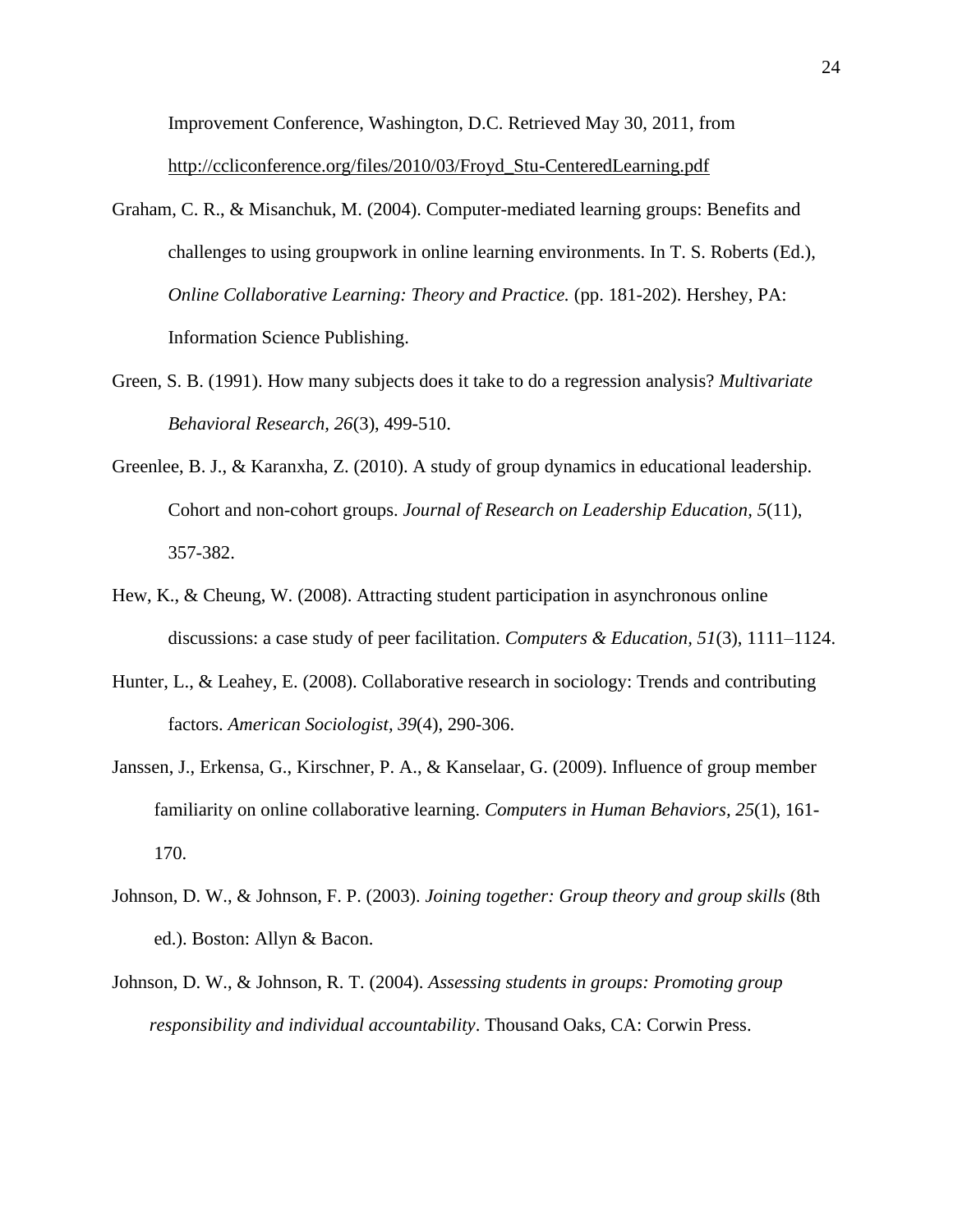- Johnson, S. D., Aragon, S. R., Shaik, N., & Palma-Rivas, N. (2000). Comparative analysis of learner satisfaction and learning outcomes in online and face-to-face learning environment. *Journal of Interactive Learning Research, 11*(1), 29-49.
- Johnson, S. D., & Chung, S. P. (1999). The effect of thinking aloud pair problem solving (TAPPS) on the troubleshooting ability of aviation technician students. *Journal of Industrial Teacher Education, 37*(1), 7-25.
- Jonassen, D. H. (1999). Designing constructivist learning environments. In C. M. Reigeluth (Ed.), *Instructional theories and models* (2nd ed., pp. 215-239). Mahwah, NJ: Lawrence Erlbaum Associates.
- Kyvik, S., & Teigen, M. (1996). Child care, research collaboration, and gender differences in scientific productivity. *Science, Technology, and Human Values*, *21*, 54–71.
- Lancellotti, M. P., & Boyd, T. (2008). The effects of team personality awareness exercises on team satisfaction and performance. *Journal of Marketing Education, 30*(3), 244-254.
- Law, Y. (2011). The effects of cooperative learning on enhancing Hong Kong fifth graders' achievement goals, autonomous motivation and reading proficiency. *Journal of Research in Reading, 34*(4), 402-425.
- Lee, S. J., Srinivasan, S., Trail, T., Lewis, D., & Lopez, S. (2011). Examining the relationship among student perception of support, course satisfaction, and learning outcomes in online learning. *The Internet and Higher Education, 14*(3), 158-163.
- Liu, X., Magjuka, R. J., & Lee, S. H. (2008). An examination of the relationship among structure, trust, and conflict management styles in virtual teams. *Performance Improvement Quarterly*, *21*(1), 77-93.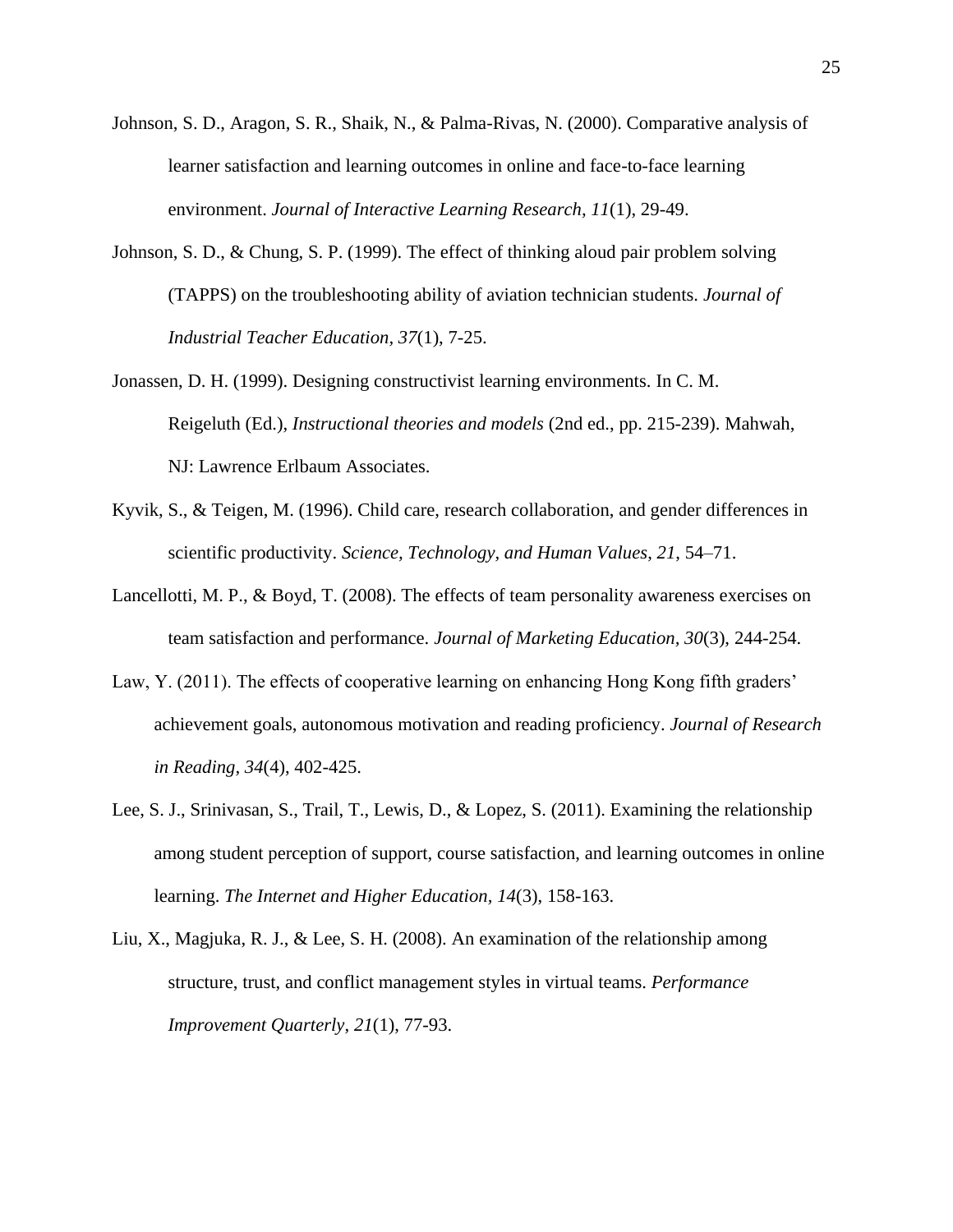- Lurey, J. S., & Raisinghani, M. S. (2001). An empirical study of best practices in virtual teams. *Information & Management*, *38*, 523-544.
- Maznevski, M. L., & Chudoba, K. M. (2000). Bridging space over time: Global virtual team dynamics and effectiveness. *Organization Science, 11*(5), 473-492.
- Mergendoller, J. R., Bellisimo, Y., & Maxwell, N. L. (2000). Comparing problem-based learning and traditional instruction in high school economics. *Journal of Educational Research, 93*(6), 374-383.
- Miles, S. J., & Mangold, G. (2002). The impact of team leader performance on team member satisfaction: the subordinate's perspective. *Team Performance Management*, *8*, 113 - 121.
- Nam, C. W., & Zellner, R. D. (2011). The relative effects of positive interdependence and group processing on student achievement and attitude in online cooperative learning. *Computers & Education, 56*(3), 680-688.
- Neo, M. (2003). Developing a collaborative learning environment using a web-based design. *Journal of Computer Assisted Learning, 19*(4), 462-473.
- Ocker, R. J. (2002). *The mediating effect of group development on satisfaction in a virtual and mixed-mode environment*. Proceedings of the 35th Annual Hawaii International Conference on System Sciences.
- Oliveira, I., Tinoca, A., & Pereira, A. (2011). Online group work patterns: How to promote a successful collaboration. *Computers & Education, 57*(1), 1348-1357.
- Prince, M. (2004). Does active learning work? A review of the research. *Journal of Engineering Education, 93*(3), 223-231.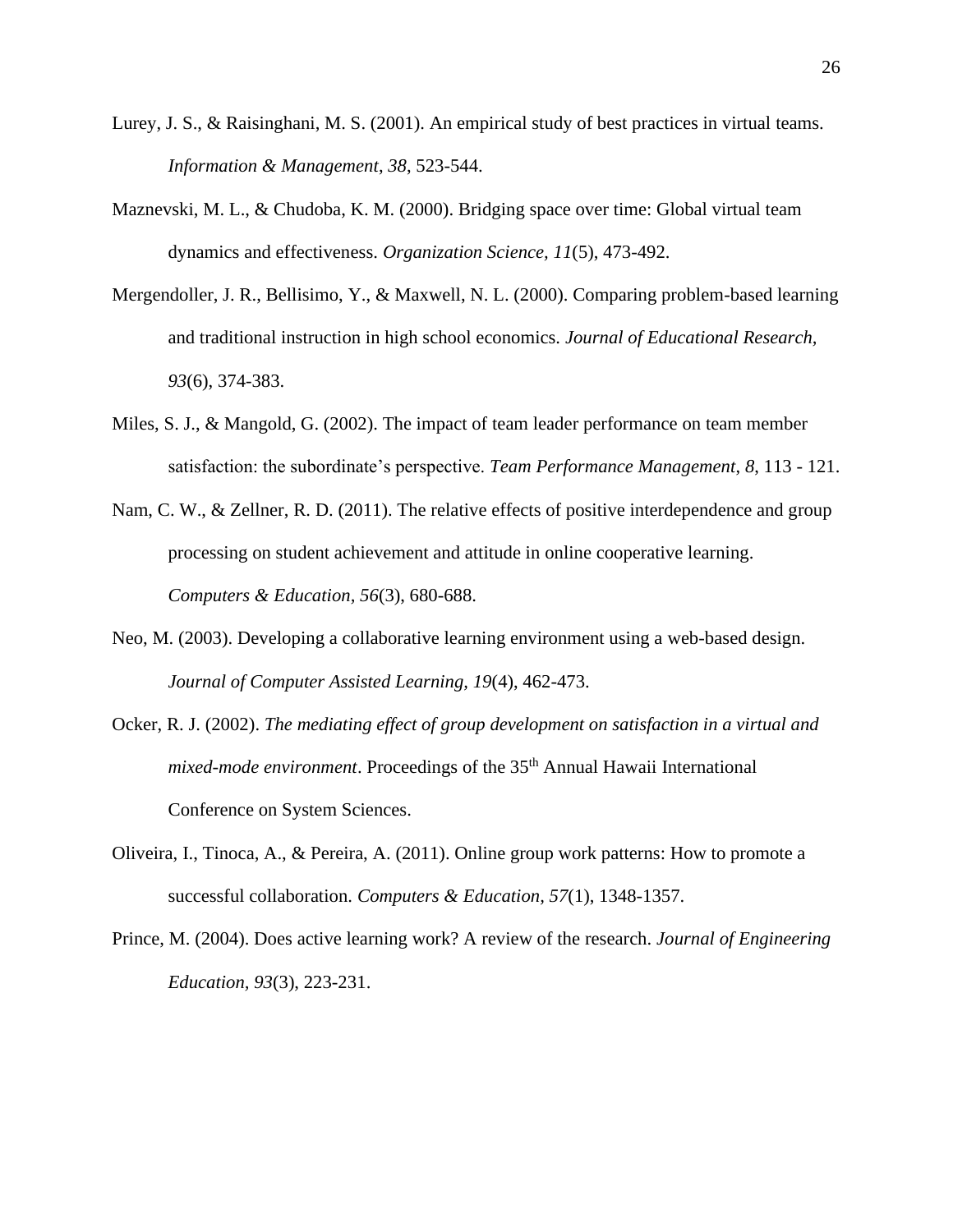- Sarker, S., Ahuja, M., Saker, S., & Kirkeby, S. (2011). The role of communication and trust in global virtual teams: A social network perspective. *Journal of Management Information Systems, 28*(1), 273-309.
- Stark, E. M., & Bierly, P. E. (2009). An analysis of predictors of team satisfaction in product development teams with differing levels of virtualness. *R&D Management, 39*(5), 461- 472.
- Simonson, M. (1995). Does anyone really want to learn at a distance. *TechTrends, 40*(5), 12.
- Sun, P. C., Tsai, R. J., Finger, G., Chen, Y. Y., & Yeh, D. (2008). What drives a successful elearning? An empirical investigation of the critical factors influencing learner satisfaction. *Computers & Education, 50*(4), 1183-1202.
- Thurmond, V. A., Wambach, K., & Connors, H. R. (2002). Evaluation of student satisfaction: determining the impact of a web-based environment by controlling for student characteristics. *The American Journal of Distance Education, 16*(3), 169-189.
- Tseng, H., Wang, C.-H., Ku, H.-Y., & Sun, L. (2009). Key factors in online collaboration and their relationship to teamwork satisfaction. *The Quarterly Review of Distance Education, 10*(2), 195-206.
- Vygotsky, L. (1978). *Mind in Society: The Development of Higher Psychological Process*. Cambridge, MA: Harvard University Press.
- Wall, V. D., Jr., & Galanes, G. J. (1986). The SYMLOG dimensions and small group conflict. *Central States Speech Journal, 37*(2), 61-78.
- Wall, V. D., Jr., Galanes, G. J., & Love, S. B. (1987). Small, task-oriented groups: Conflict, conflict management, satisfaction, and decision quality. *Small Group Behavior, 18*(1), 31-55.